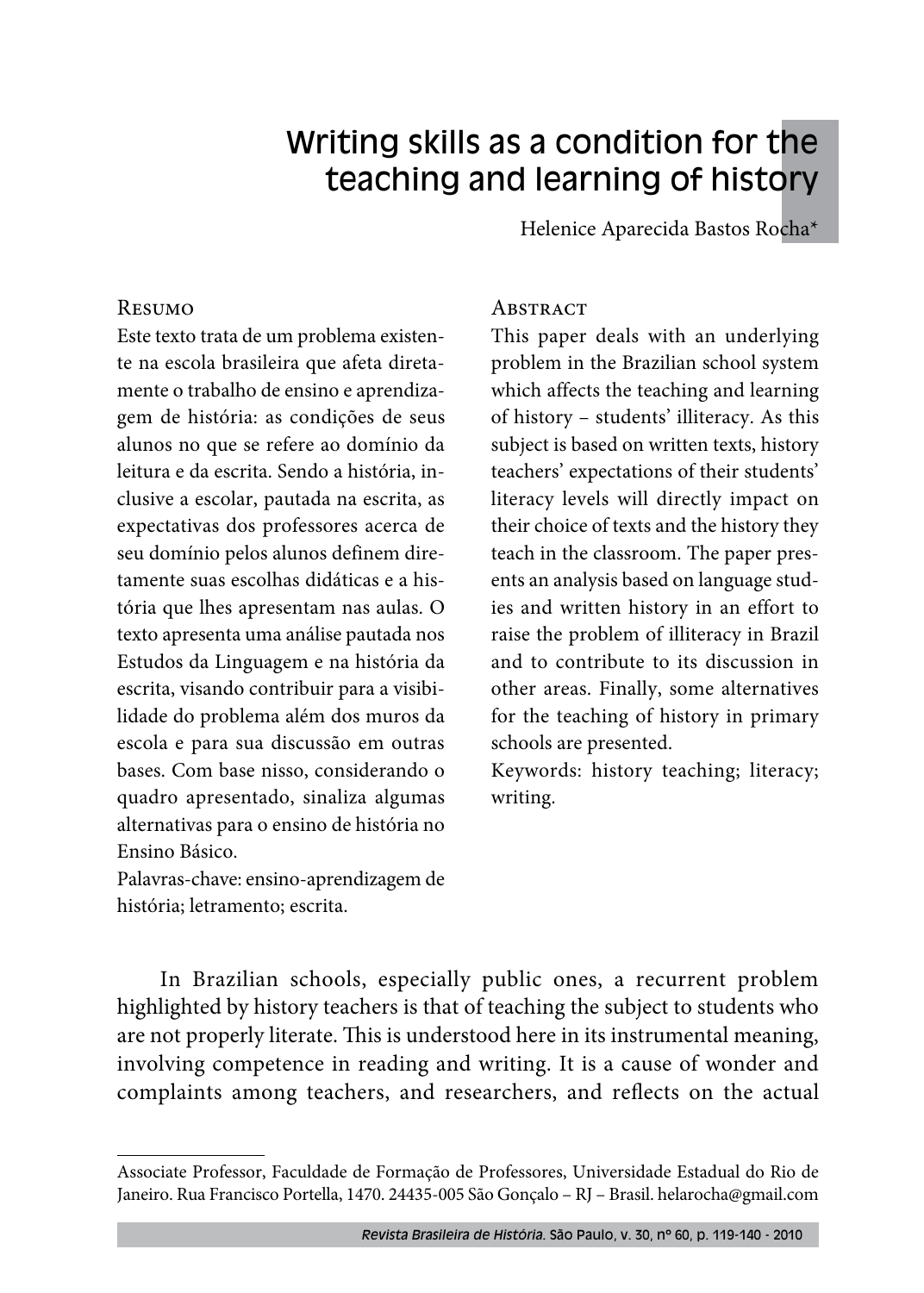relationship that teachers have with their students. Together with other conditions, such as whether or not there exist writing materials for use in the classroom (books or reproductions of texts on pages), the representations of the characteristics of a student as more or less lettered direct the teacher towards determined didactic choices, which involve in turn, a more or less problematizing treatment of the history it is intended to teach. Furthermore, they collaborate to shape a certain relationship with writing in the classroom.

Initially, I will present a brief analysis of the situation of Brazilian students in relation to their mastery of writing based on data obtained in the performance evaluation instruments prepared by the Ministry of Education. I also discuss the expectation of history teachers in relation to students from the old fifth grade of primary school, now the sixth class.

In the second part I will look at elements from the history of writing and the argument about the existence of a rationality of writing which orientates cognition and the formation of identities. In the same section, based on the explanation routinely given by teachers for the problem, I will present relations between literacy and education. I problematize this explanation using the concept of *letramento* (being able to read and write, or being lettered), evaluating its relevance for the case of teaching and of learning in school history.

In the third part I present fragments of extracts from history classes, registered in field work, in which the language is present in the oral or written modality. These fragments function as examples of the situation of the teaching of history in which teachers outline their representations of students in relation to *letramento*. I seek to show the history that is constituted in this games of practices and representations that delimitate the decisions of the teachers.

#### The magnitude of the problem: what the Saeb numbers say

In 2004 the figures of the National Evaluation System of Primary Education (*Sistema Nacional de Avaliação do Ensino Básico –* Saeb)<sup>1</sup> show a serious situation in relation to Brazilian students' mastery of writing at the end of the fourth class, in other words one year before the end of Fundamental Education.2 The situation got even worse in relation to the performance of students concluding the eighth grade.

The use of the results of the National Evaluation System of Primary Education (Saeb) gives a magnitude to the problem experienced by teachers in the classroom. I work with figures that discriminate the achievements of students in public and private schools, since the complaint usually presented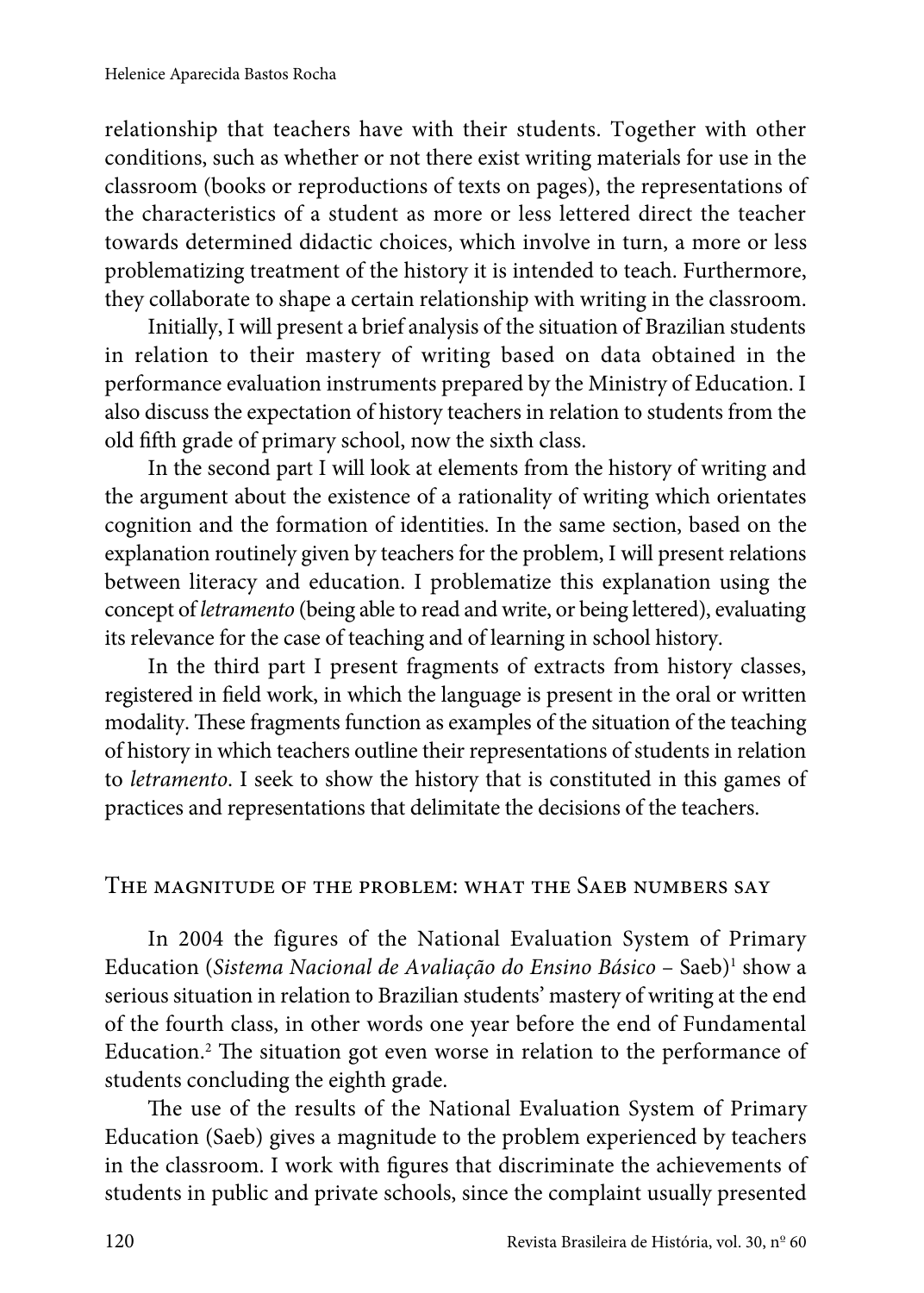refers especially to public school students. As we will see, there are actually relevant differences in student performance in the two networks in relation to their reading competence.

It is worth noting that Saeb, like the other evaluation instruments created in the 1990s,<sup>3</sup> has been criticized both in relation to the evaluation of governmental policies and in relation to the adequacy of its objectives and the underlying concept of *letramento*. 4 The fact is that, even with modifications, the test still exists and its results are one of the components of Ideb,<sup>5</sup> which aims to create historic series which can help in decision making for Brazilian public education policies.

Let us look at the description of the students found at each level of the evaluation of proficiency in Portuguese. These indicators summarize the expectation descriptors for reading competence in the Reference Matrices for Portuguese and function as a parameter for the discussion proposed here of writing (including reading) as a necessary condition for the teaching and learning of history.

> Figure 1 – Construction of competences and development of reading abilities in texts from various genres in each of the stages for the Fourth Grade of Basic Education

| Very critical | Have not developed reading habits. Have not learned to read and<br>write properly. Cannot manage to answer the items in the test. The<br>students in this stage do not reach Level 1 of the Saeb scale. |  |  |  |  |  |
|---------------|---------------------------------------------------------------------------------------------------------------------------------------------------------------------------------------------------------|--|--|--|--|--|
| Critical      | Are not competent readers, read in a truncated form, only simple<br>phrases. The students in this stage are located at Levels 1 and 2 of<br>the Saeb scale.                                             |  |  |  |  |  |
| Intermediary  | Starting to develop reading habits, but still below what is required<br>for the fourth grade. The students in this stage are located at Levels<br>3 and 4 of the Saeb scale.                            |  |  |  |  |  |
| Adequate      | They are readers with a level of comprehension of texts adequate<br>to the fourth grade. The students in this stage are located at Level 5<br>of the Saeb scale.                                        |  |  |  |  |  |
| Advanced      | Readers with consolidated abilities, some above what is expected<br>for the fourth grade. The students in this stage are located at Level<br>6 of the Saeb scale.                                       |  |  |  |  |  |

Source: Inep, 2003.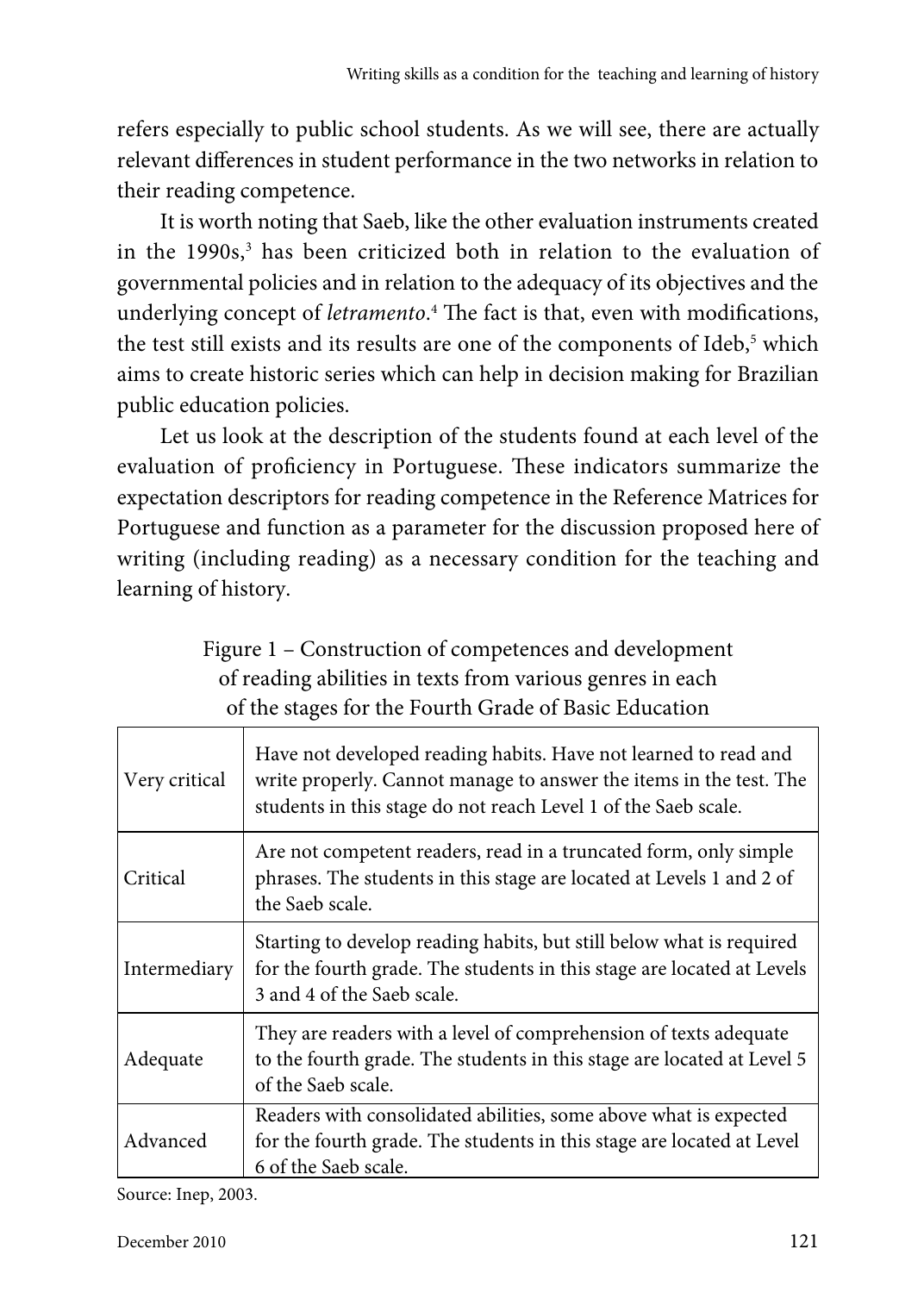I present below a comparison between the levels of evaluation of proficiency in Portuguese, with an emphasis on the reading capacity of students, in public and private networks at the end of the fourth grade, from the 2005 Saeb. The analysis will be based on the specifications presented in Figure 1. This percentage refers to the approximate number of 18,465,505 students in this grade, according to the 2005 School Census. Of these, 16,652,806 were in public school and 1,812,699 in the private school network.

| In 2005 Saep – private and public network $(\%)$ |          |              |                                                                                          |  |                |   |                                         |      |      |      |  |  |
|--------------------------------------------------|----------|--------------|------------------------------------------------------------------------------------------|--|----------------|---|-----------------------------------------|------|------|------|--|--|
| Levels                                           | $\bf{0}$ | $\mathbf{1}$ | $\overline{\phantom{a}}$ 2                                                               |  | $\overline{4}$ | 5 |                                         |      |      |      |  |  |
| Public<br>Network                                |          |              | $\begin{array}{ rrrrrr} 15.02 & 18.31 & 21.84 & 20.16 & 14.10 & 6.88 & 2.67 \end{array}$ |  |                |   |                                         | 0.79 | 0.24 | 0.00 |  |  |
| Private<br>Network                               | 2.87     |              |                                                                                          |  |                |   | 5.69 11.93 18.20 21.12 20.66 13.67 4.26 |      | 1.31 | 0.29 |  |  |

Table 1 – Comparative performance  $\frac{1}{2}$  and  $\frac{1}{2}$  saturate and public network ( $\frac{1}{2}$ )

Source: Inep, 2005.

In 2005, 55.17% of public school students had a critical or very critical performance, referring to the total percentage of levels 0, 1 and 2. This percentage contains illiterate or precariously literate students, who can read and write in a rudimentary manner insufficient to continue with their school trajectory. With the addition of level 3, students whose performance in reading was unsatisfactory comes to 75.33% of those who did the test. In 2005 three quarters of students in Brazilian public schools were still unable to properly read or understand based on writing and to write what was asked of them in school subjects, including history.

The intermediate group is divided into levels 3 and 4. Taken together they amount to 34.26% of public school students who are still beginning to read proficiently. Levels 0-4 account for 89.43% of students. In other words, in 2005 approximately 90% of students did not meet educational expectations of mastering writing as a prior learning which would help them continue their studies in an adequate manner. On the other hand, the subtotal of students with adequate performance or better was 10.58%. A little more than 10% of public school students were at levels considered adequate to continue with their studies at the end of the fourth grade.

In the private network in 2005, 20.49% of students were critical or very critical (levels 0 -2), around 34% less than public school. The greatest concentration of performance in this network was between levels 3 and 6, with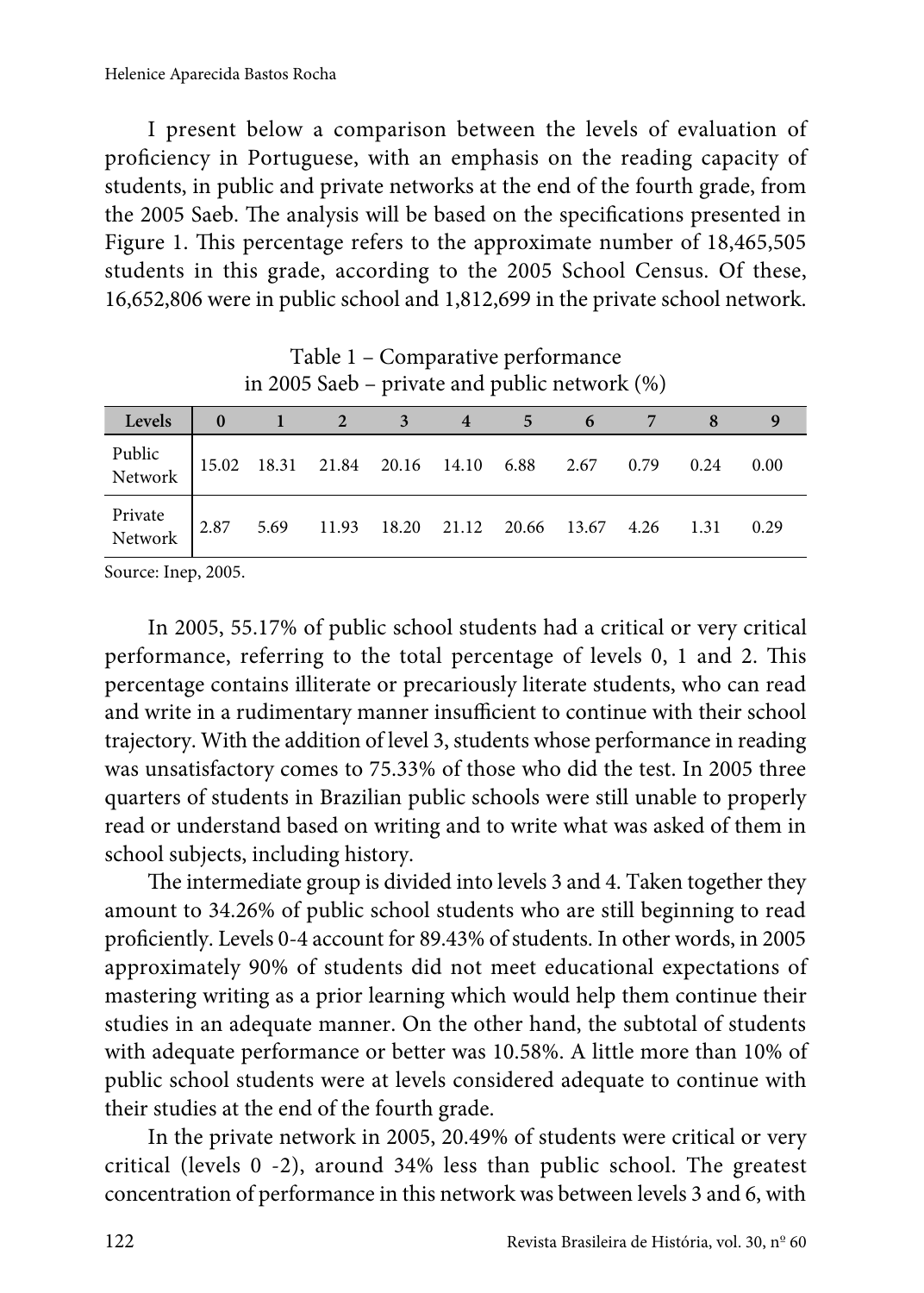73.65% of students being intermediate, adequate or advanced at the end of the segment. Levels 3 and 4, considered intermediate, accounted for 39.32% of the performance of students, against 34.26% in the public system. In 2005, among the levels which indicated an intermediary, adequate, or better performance, the private network had 73.65% of students against 44.84% of public students.

The sum of the subtotals of level 5 and above results in 40.19% of students in the private network being considered adequate or better to continue their studies in relation to their mastery of reading and writing. This is also a concerning percentage, but indicates better learning conditions with a much more significant part of the students of this network can make full use of writing than public school students, where the equivalent figure is 10.58%.

Effectively, even within each network, there are differences that stimulate or hinder the work of the teacher which includes writing as a form of access to knowledge. In the public network, federal schools traditionally obtain better results than state and municipal ones. In the private network this variation is attributed, amongst other factors, to the relationship between the acquisitive power of students' parents and the services offered by the school. Taking into account the total number of students per network, 16,652,806 in public school and 1,812,699 in the private network, these characteristics and differences produce results that are even more perverse for most Brazilian schools...

In a brief analysis of the numbers of the 2005 Saeb we can see that the insistence of teachers, especially from public schools, in highlighting students' lack of conditions to learn their specific discipline, due to their reading and writing abilities, is something that cannot be ignored in the discussion of the teaching of history. How can this serious finding be inserted in the teaching of history which depends on writing to be made effective? After all, can a student in the final years of Basic Education still not be sufficiently literate to learn history?

This scenario can only be altered slowly, through policies continued in the first years of the twenty-first century, with targets that point to a gradual improvement over the coming decade. Thus, it is necessary to simultaneously seek to resolve the problem of the students of our schools entering the world of writing and to adapt actions to the problems which still persist regarding educational policies, including those related to the school curriculum; the training of history teachers, the methodological choices of teachers; and studies on the teaching and learning of history, a school discipline that is constituted with a strong relationship with writing.

Let us now look at some points related to the history of writing, of literacy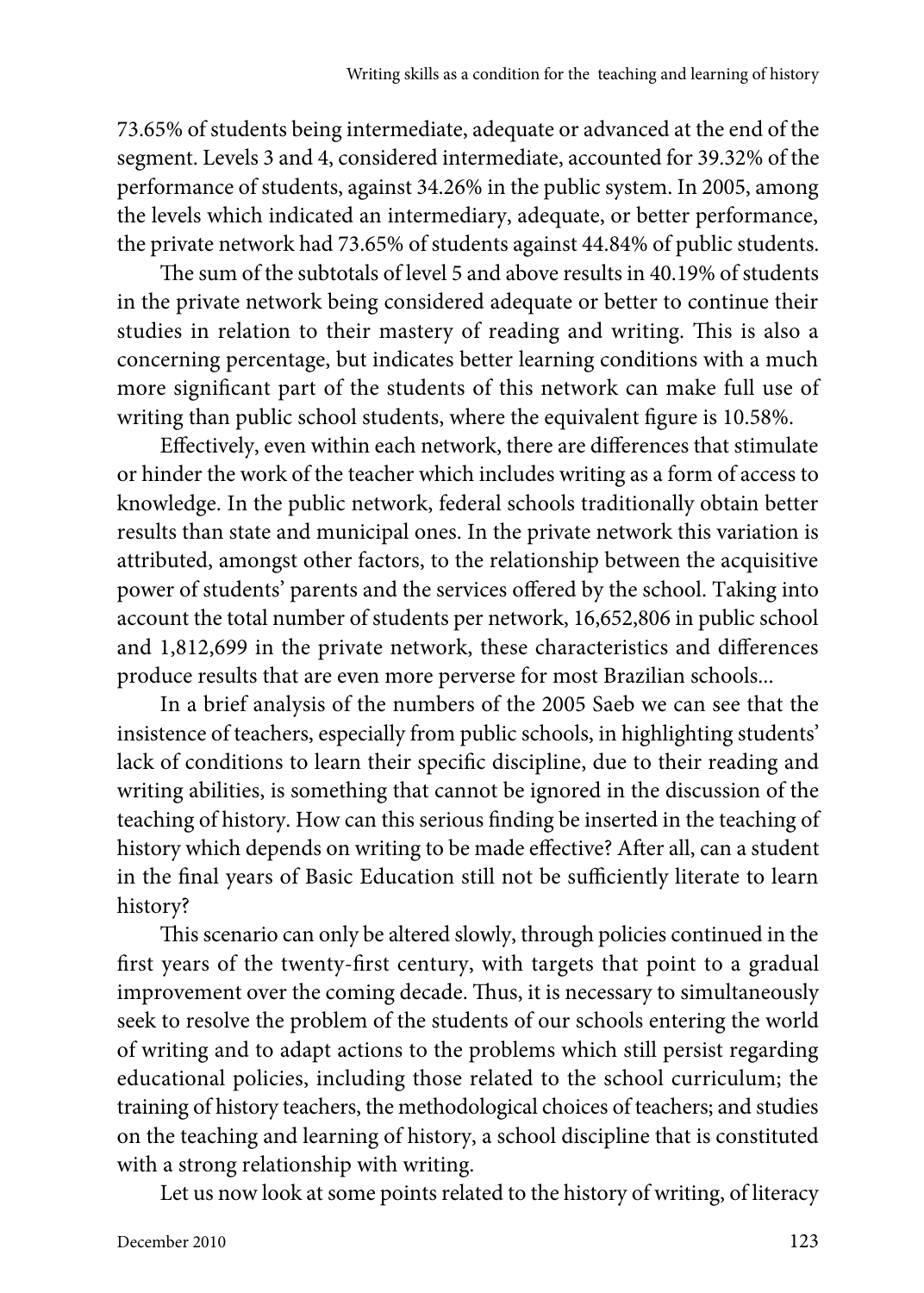and *letramento*, with the aim of arguing for the need to denaturalize some of our beliefs, including the existence of a rationality of writing, one with a universal nature.

#### Learning to write and learning with writing

The ability to write is a prerequisite for learning school subjects in the final years of Basic Education. In other words, after learning to read and to write in the early years, students should learn the existing knowledge through writing. History teachers, like the lettered people they are, share this expectation constructed during the history of education in the western world, in which, parallel to the exponential growth of knowledge registered in a written form,<sup>6</sup> the school receives the initial task of teaching reading and writing to students who can use this skill to enter the different areas of knowledge

#### *Some notes on the history of writing in the West*

In Western countries education is organized in a form that the schools are initially concerned with the learning of reading, writing and counting, while the college becomes the space of that part of society who already have knowledge and can continue with their studies, which means having access to knowledge organized in written supports. The association that is made between knowledge and writing is prepared like a type of rationality of writing. The capacity to learn knowledge that is already structured is gradually and definitively associated with the capacity to read, to write and to count in the same order<sup>7</sup>

As a background discussion to this school expectation, there are different positions about the predominance of orality and writing in human cognitive development and its effects on learning. In this text we do not intend to present a history of writing or reading in the West, but rather to situate a debate, which is contemporaneous, about the power of writing in relation to cognition and rationality and about those who contest this power. In this debate scholars have meticulously examined history in search of a moment or moments in which writing has given rise to new forms of the organization of knowledge. As we will see in the brief summary of these ideas, they are related to distinct social relations of the people, whether lettered or not, who extrapolate this research.

For some writing corresponds to the spoken word put down in writing. Since Antiquity this had been developed, with the register of epic orality, in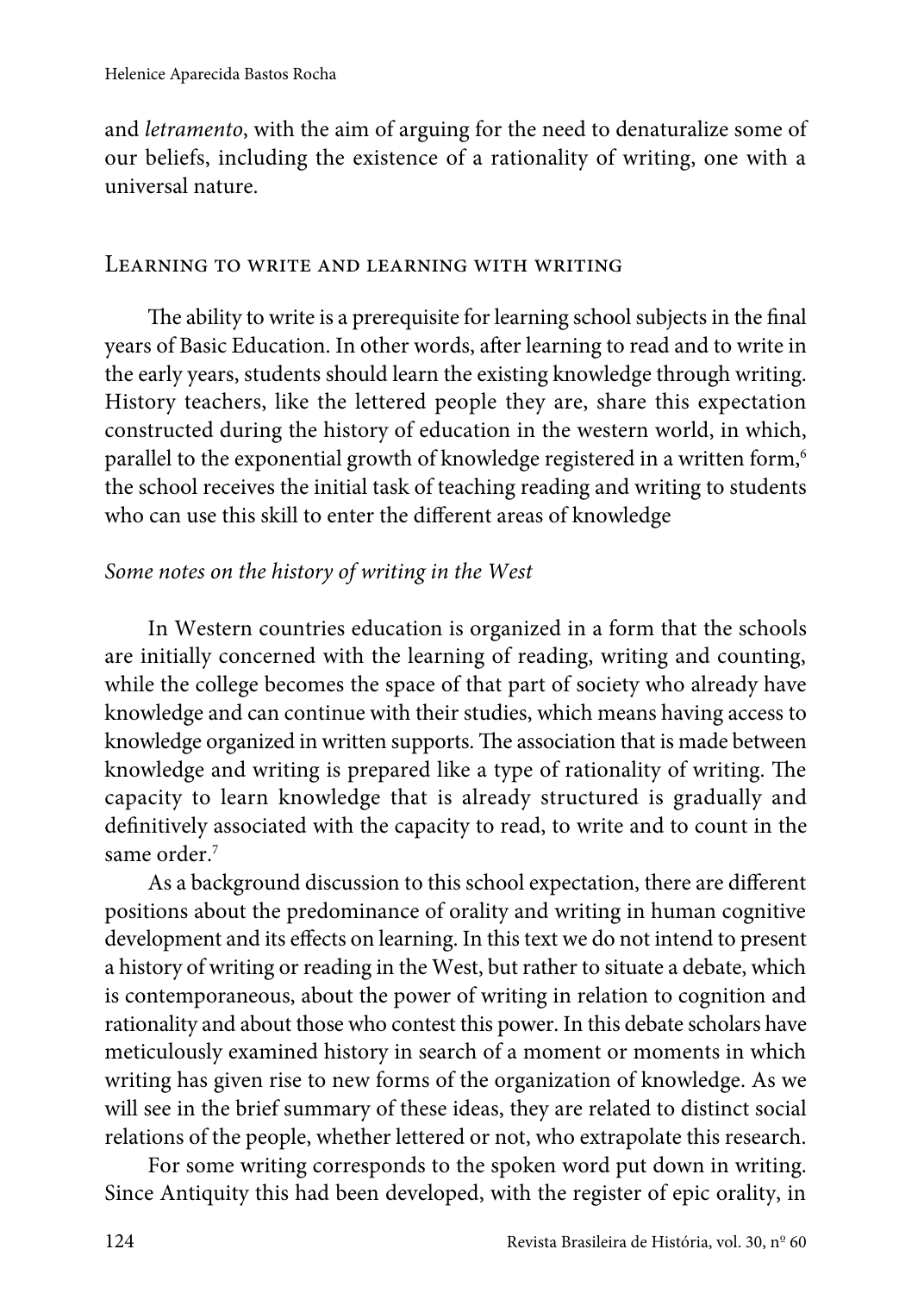which actions and passions were described.<sup>8</sup> A significant number of authors, nevertheless, argue that writing was a new form of communication, which brought new forms of discourse and semiotics.9 Olson argues that writing presents the preparation of a new conceptual model for discourse, to allow us perceive not only the linguistic elements, but also the structures in which these elements are inserted. The development of this form of innovative communication is said to have occurred during the Middle Ages with the intensification of the work of scribes and scholars, which configured the notational basis of the book and the text as it is currently: separation between words, paragraphs, chapters, the numbering of pages and other organizers of reading through writing.<sup>10</sup> These formal aspects are also said to have contributed to the cognitive development of learning in written societies.

In the Renaissance the growth of cities exposed European man to challenges related to the decontextualization of information. He needed to interact with information and people at a distance, in an ever more complex form, at a time of great scientific and technological development, exemplified in the navigations, the architecture of cathedrals and transformations in agriculture. According to Denny, decontextualization is the handling of information in order to place it in different planes. One of these operations with information is graphic representation. Writing is thus one of the developments of the registers that decontextualize information, such as the preparation of maps, blueprints of large constructions, technical navigation instruments and agriculture.

The greatest controversy among authors is related to the defense (or critique) of writing as an impulse for the development of a rationality, based on the more or less formal and abstract thinking of written or unwritten societies. Denny, based on historical psychology, presents this discussion and argues that in all human societies, whether oral or written, there exists formal and abstract thinking. However, based on studies of the emergence of writing (in Antiquity or in the Renaissance), he states that writing results from a decontextualized environment.

Let us look at the example of a child from the current day. Seeing the name of his mother written in the same form as the name of another person with the same name, he rejects the possibility that this writing represents the name of more than one person. He sees the names as a property of his mother. He still does not see writing as a tool to make decontextualized abstractions.

The lists of the dead, or food in royal storehouses studied by Goody, show an abstraction, which is the inscription of a set formed of various names by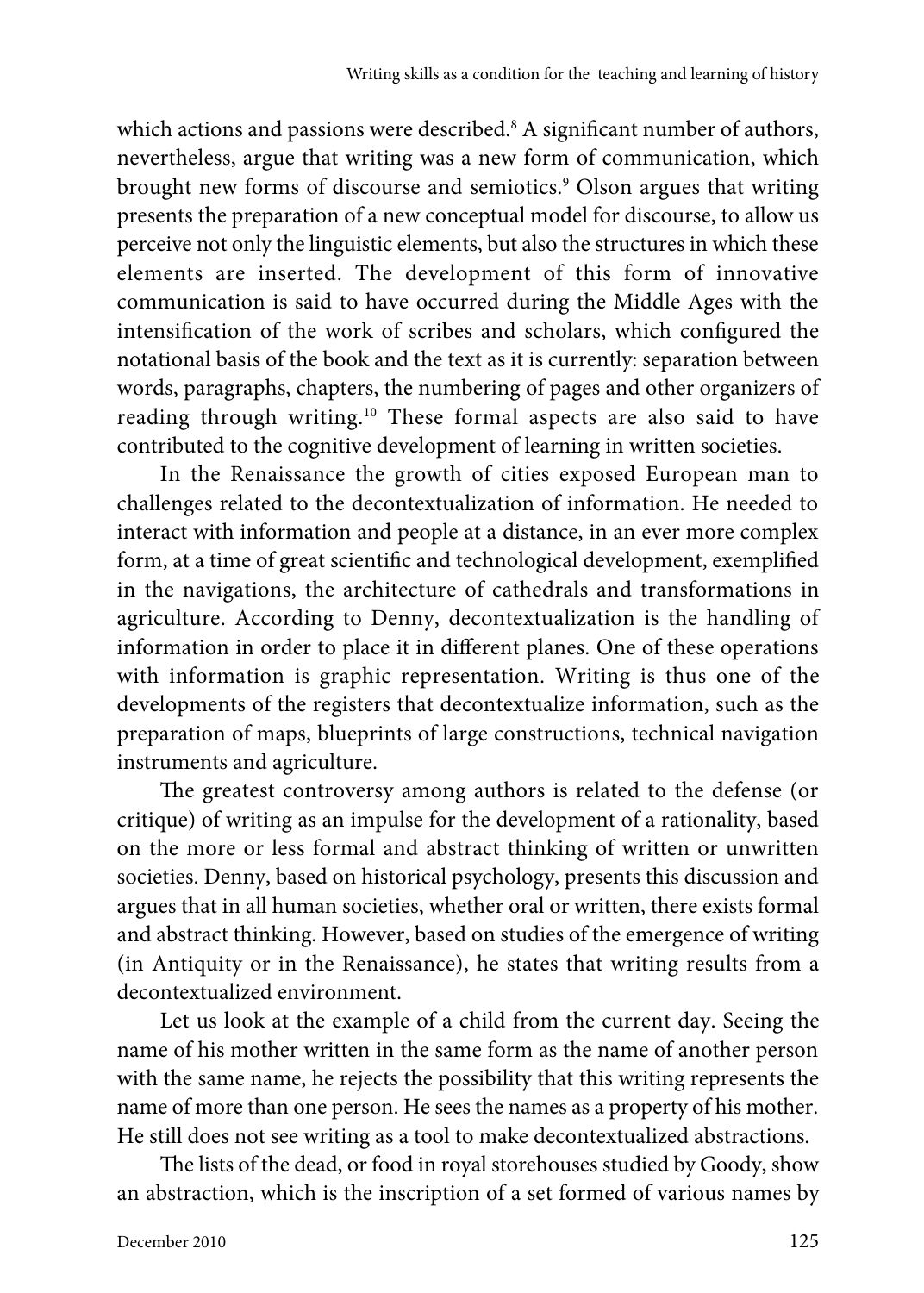some classification criteria on a list, and decontextualize these beings, dead or foodstuffs, from their immediate context. Similarly, on the synthetic plane, a characteristic of oral language is greater contextualization (depending on various factors, such as the predominant type of discourse), and of written language great decontextualization, on a *continuum*. The verbal use of subordinate conjunctions such as *when*, *while* and *why* among phrases also establishes a hierarchized separation between information, constituting decontextualized verbal abstractions.

The decontextualized abstraction of a type of rationality is thus a consequence of the social scenario from which writing is said to have emerged, and with its dissemination in the history of education, it was constituted as school expectation.<sup>11</sup> Writing as an appeal to decontextualizing abstraction represents one the strongest arguments of the defenders of a positive cognitive impact of writing on orality.

In a critical vision of the advantages of the predominance of writing over orality, or the benefits involved, Street sees in authors such as Greenfield, Hildyard, Olson and Havellock an ethnocentric position. Street criticizes their positions because they establish a great divide between the thought processes of different social groups: the literate and the non-literate, for example.12 Ewald agrees with Street's argument, reinforcing the idea that the vision of the superiority of written communication over oral leads to a graphocentric attitude, which puts both modalities in a reified manner, outside their human context.

The proposal of a great divide between written and non-written societies that Olson, Havellock and others defend, with differences regarding the extent they reach about the advantage of orality as a form of rationality, is constituted in an argument which takes Western Europe as the paradigm for the evolution of writing for the rest of the world. Moments are established in which the human enterprise (read the *Western European enterprise*) involved, among other aspects, the development of language as representation and decontextualized abstraction, and the development of writing in tension with orality.

History also participated in this organization of knowledge in the wake of written culture as the reference of the rationality of the West, with the characteristics that it constructed for itself as the field of knowledge that uses writing. The writing of history is what structures it as a discipline in the framework of the naturalization of the rationality of writing. According to Michel de Certeau, history is an operation about a discourse. In this line of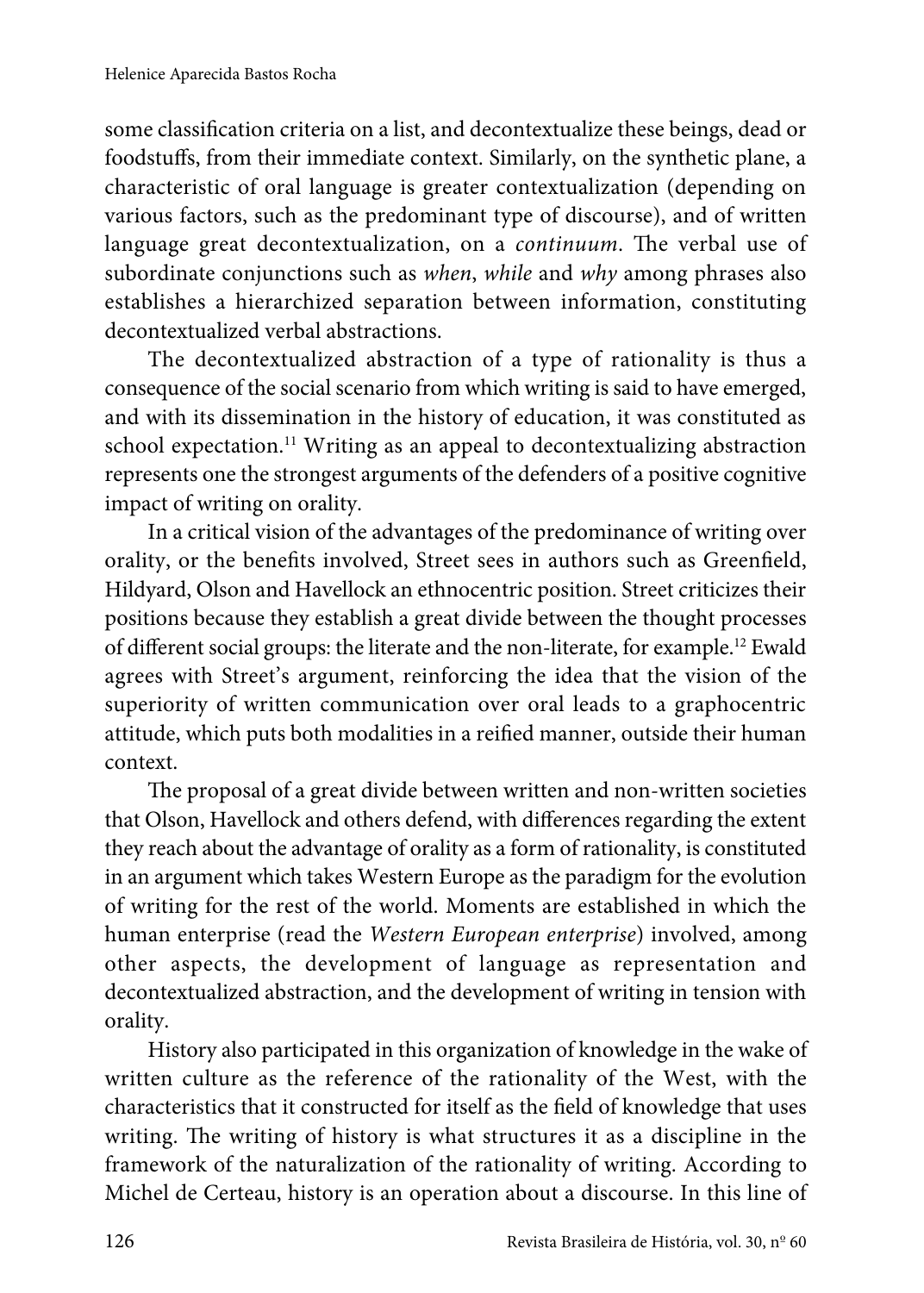reasoning, the profession of historian is a scriptural exercise.<sup>13</sup> This exercise occurs through language, but it specially occurs with writing. It involves reading and writing and requires erudition and dominion over this territory. The reference, the citation, the operations that thus product a real effect, give credibility to the historiographic text. They also order the decontextualized abstraction in the hierarchy of information and in the reference to decontextualized events and processes. These characteristics of narrative history, such as the use of the subordinate syntactic related to time, to cite just one group, give it a specificity which has to be considered in teaching and learning to read school texts in this area of knowledge.

Learning history not only orders previous knowledge of reading and writing, but orders the mastery of reading, writing and the historical narrative, as a form of organizing the discourse of time. Its teaching presupposes the existence of a community of writing in which the student should be inserted, with the collaboration of the teacher. In other words, for the student to understand the writing of history, he also needs to learn to read and write history, not as a historian, but inserting it in the logic of the rationality of writing in school history.

This is the challenge of the rationality of writing. If writing is presented now as the result of a process of organization of reality which takes Western European society as a reference, this does not mean that there do not exist other forms of organizing this reality, in other words, other forms of being rational and knowing, which even when they are not hegemonic dialogue more or less with the rationality of writing. The intention of universal access to writing through literacy and to the knowledge structured by writing presupposes the universality of the rationality of writing. However, a relevant number of our students, due to their social trajectories before and after school, still do not move around this world of writing in a form appropriate to the continuation of studies in Basic Education. Do they not manage to learn the knowledge of different areas of knowledge because they do not know how to read and write?

This question will not be answered here. However, it is necessary to differentiate what happens within written learning, aiming at the insertion of new learning in the circuit of learning to read and write to learn school knowledge.

#### *Literacy, education and letramento*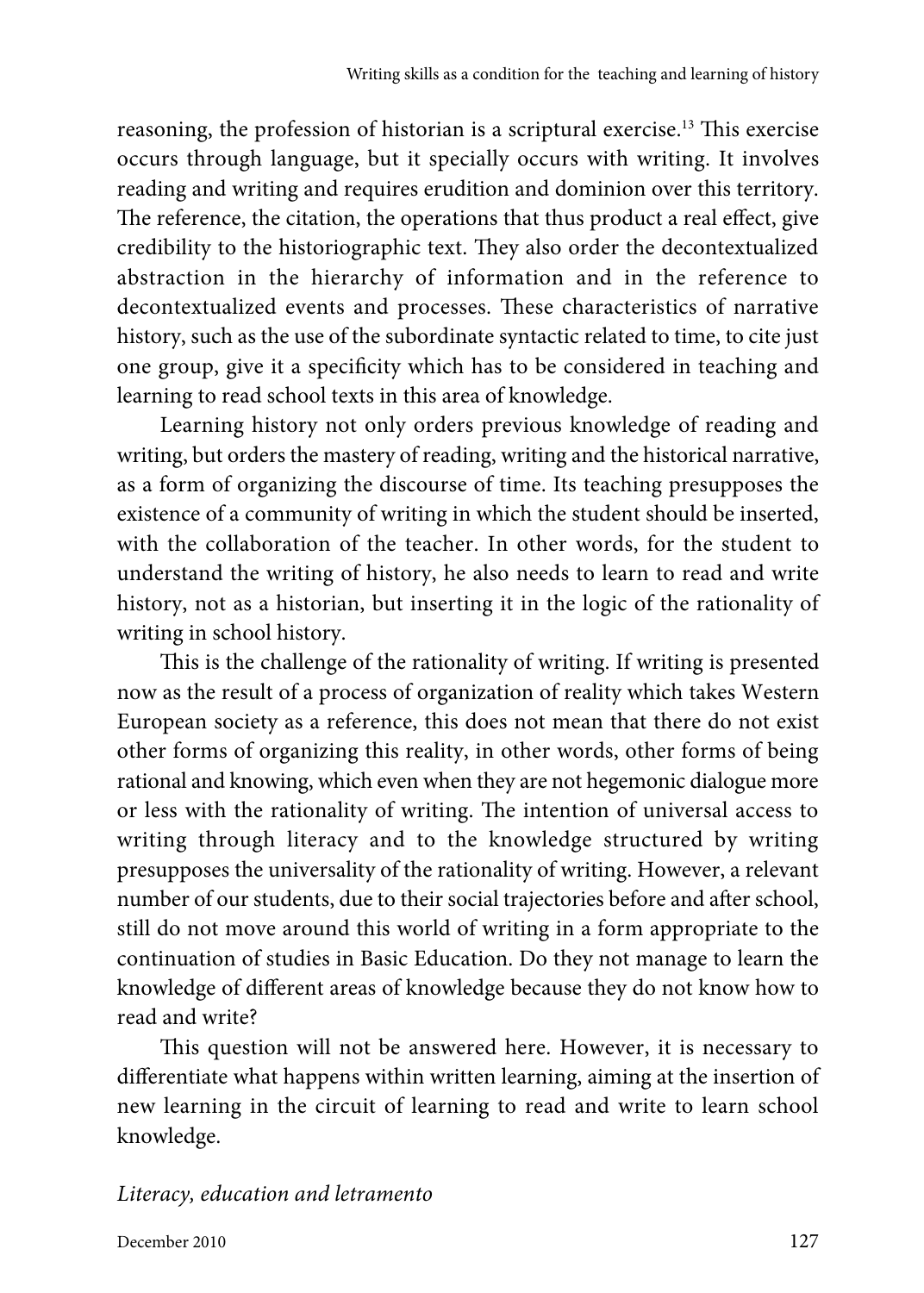Tfouni presents the learning of literacy within a controversy: for some it is a process of the individual acquisition of the abilities required for reading and writing; for others it is a process involving the representation of various objects with different natures.14 The first concept presents as a consequence an additional mistake, which is the belief that literacy reaches an end. She argues that as a process what characterizes literacy is its incompleteness and continuation. She states that this need to see an end in literacy is a demand of school that is not justified due to the complexity of the process. As a result the expectation of history teachers that they will receive a completely literate.

Delineated here is a relationship of literacy with education. For part of learners the references to writing will principally come from the formal education process and from a school network with determined characteristics. Sometimes with absences and limits which will define the relevant differences in the culture of writing with which these learners will relate.

Thos process is not complete at the end of the first classes of Basic Education. However, since literacy is instituted in contemporary societies within the school, it occurs in a more intense or specific form in the early years of Basic Education. At this time, the curriculum and the teachers, in various ways in Brazilian schools, are concerned with teaching writing. Students, according to their trajectories and their forms and conditions of learning and teaching, will appropriate more or less intensely the conditions to read, write and understand through writing.

Reaching the end of Basic Education great changes occur in relation to writing and knowledge. If students are unable to carry out the expected activities, the teacher will organize the work based on the representation of a gap in their knowledge. The history class will be different and the resulting historical knowledge as well. Teachers from various disciplines, including history, when they say they are there to *teach their discipline*, a common saying in our schools, refuse to teach literacy, since they consider that this is a process which should have been completed when the student reached the current sixth year.

The second half of Basic Education presents specific constrictions for the teacher of disciplines such as history. At this moment, I would like to highlight the conjunction of the time factor (two or three classes a week) with the factor of the extension of the proposed curricular content, which results in the gradual agility of students in relation to writing being counted on. They need to learn history through reading and writing.

Various studies of the history of writing at the end of the twentieth century have highlighted social, historic, linguistic and discursive aspects as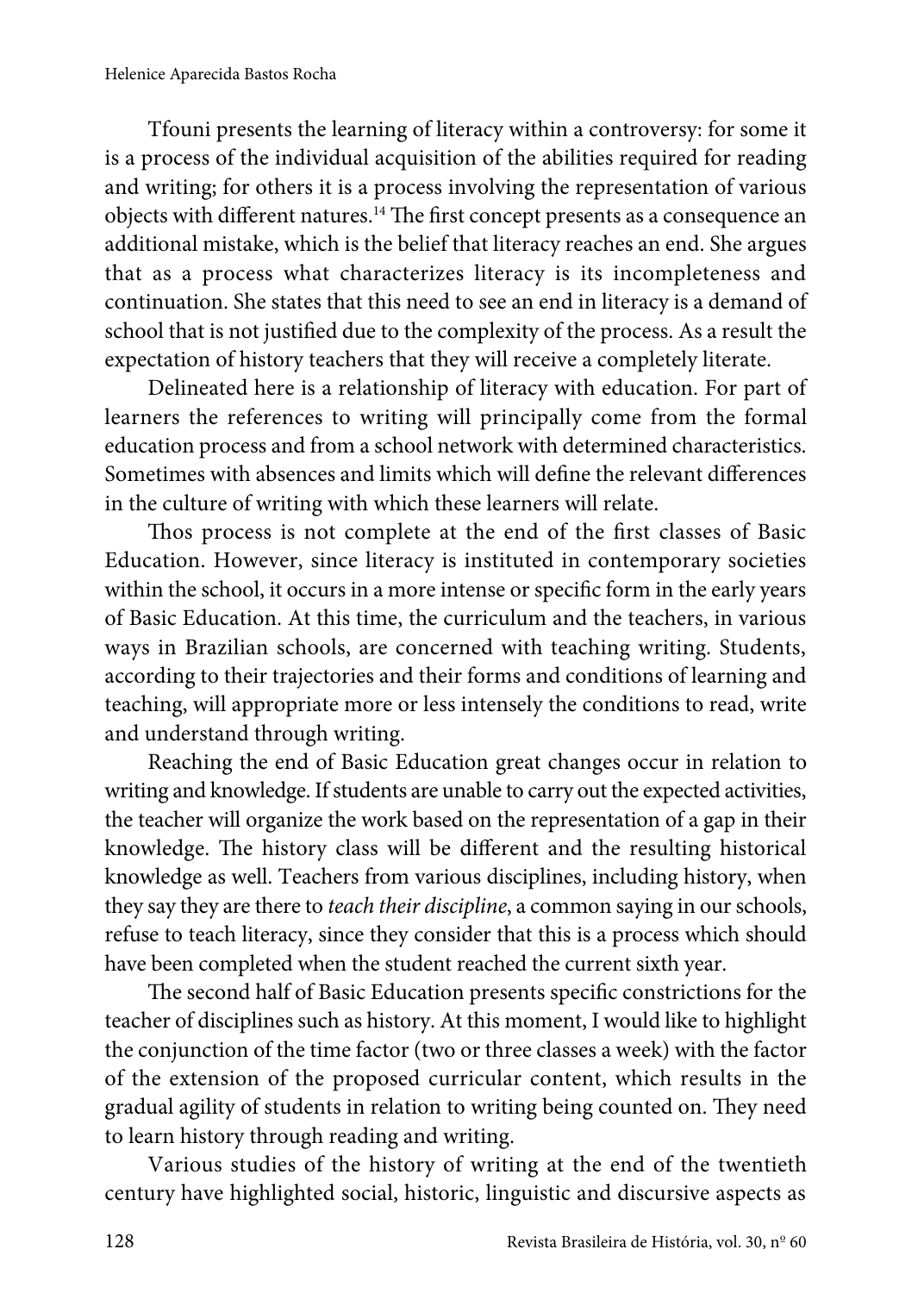being the origin of their possible failure with segments of popular classes that remain on the margin of written culture. As a result, they present the demand of another concept of literacy, which takes into account a broader and more informal process than carried out in the school, through practices and events – before, during and after the learning of written language. This process is called *letramento*, inspired by the term in English, *literacy*.

For some specialists, such as Magda Soares, *letramento* is a condition of those social groups and societies which actually use writing.15 The same author explains that this condition is updated at every moment of the life of an individual or social group.<sup>16</sup> The condition of writing is achieved through social practices in it is inserted. Different authors agreed at, ultimately, that insertion in a written culture through *letramento* has cognitive consequences for individuals and social groups, especially the latter.

Education, *letramento* and learning to read and write are three processes which overlap and result in different lettered conditions which are modified according to the learning experienced in new practices of reading and writing. Taking into account these affirmations, it is necessary to consider that even a student who is literate to a level adequate for the sixth year may not yet have experienced the specific reading and writing of history texts.

The diverse trajectories of Brazilian school students, which led them to such disparate performance in tests such as Saeb, does not impede them from learning, even with singular approximations with the rationality that is specific of writing. But they raise difficulties for teachers who organizes themselves to teach and make students learn through writing in school time. In this context, when students present characteristics that do not show mastery of writing, they break with the expectations of teacher in their modes of teaching history. It also leads teachers to make didactic choices that respond to their representation about the greater or lesser capacity of these students to learn to write school history.

## *Beliefs and disbeliefs in the capacity, to read, write and think history*

Teacher's representations of the capacity of students to read, write and learn through writing function as a relevant factor in the choice of didactic strategies that will configure the didactic circuit of the class and the history to be taught.17 Representations of students are prepared before the teacher knows them, at the beginning of the school year. These began with the experience of, in repeated years, the frustration of not being successful in teaching activities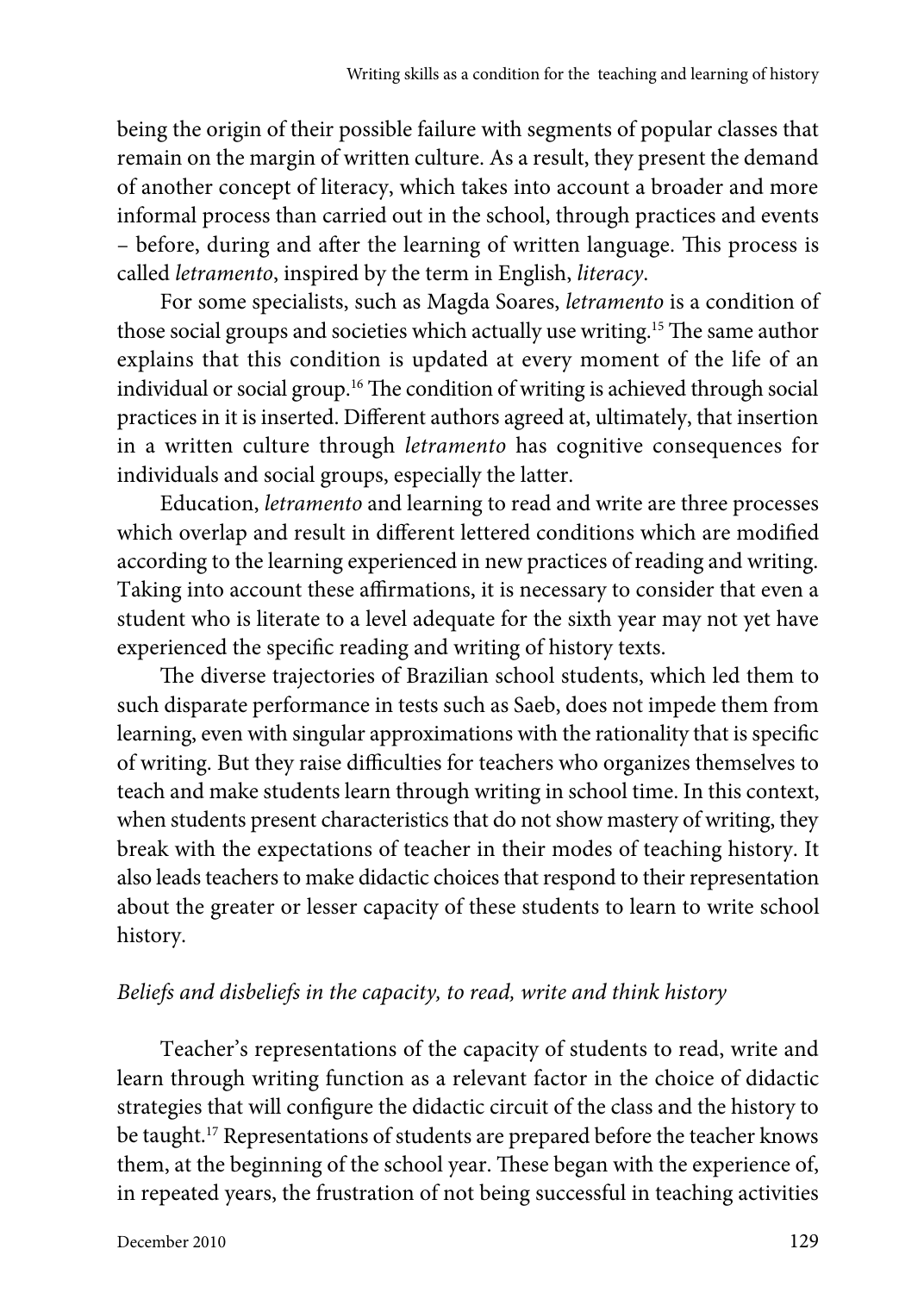and learning strongly anchored on writing. Furthermore, with the depressing conversation with the colleague who had already working with these students in previous years, at the moment of the planning meeting at the beginning of the year. The colleague almost always has the same frustration. Mixed in with these experiences is prejudice in relation to students due to their cultural baggage (of lack of it), which includes as evident the existence of a determined relationship with writing and with the organized knowledge of writing.

The research from which the examples presented here were obtained was carried out during the school year in history classes in Basic Education. In the research I analyzed the oral and written interaction between teachers and students in the history class in relation to school history knowledge. The research methodology use was inspired by ethnography with intensive field work in two schools, (one public and the other private), in which history classes in Fundamental Education were observed and analyzed under different aspects. Verbal interaction between students and teachers was especially the object of attention, based on the enunciation focus chosen. Writing was registered as close to the form it was registered in, and the words of teachers and students were recorded and transcribed for analysis.

Generally speaking, for the three public school teachers participating in the research, students did not adequately dominate writing and this hindered the work of teaching and learning. For others, although some of the students had learning difficulties related to reading and writing, it was possible to teach and learn history, even asking for reading and writing activities aimed at the construction of knowledge. For private school teachers the problems of learning was located in individual cases, and reading and writing were not considered a problem. To the contrary, they were a necessary condition, meet by students as a whole while carrying out work.

I present below the two didactic choices made by the public school teachers by public school teachers who adopted different positions in their representation of the capacities of students to read, write and know through writing. However, it should be born in mind that this did not involve an evaluation of the content to be taught and learned, since they are canonical content in the Basic Education program.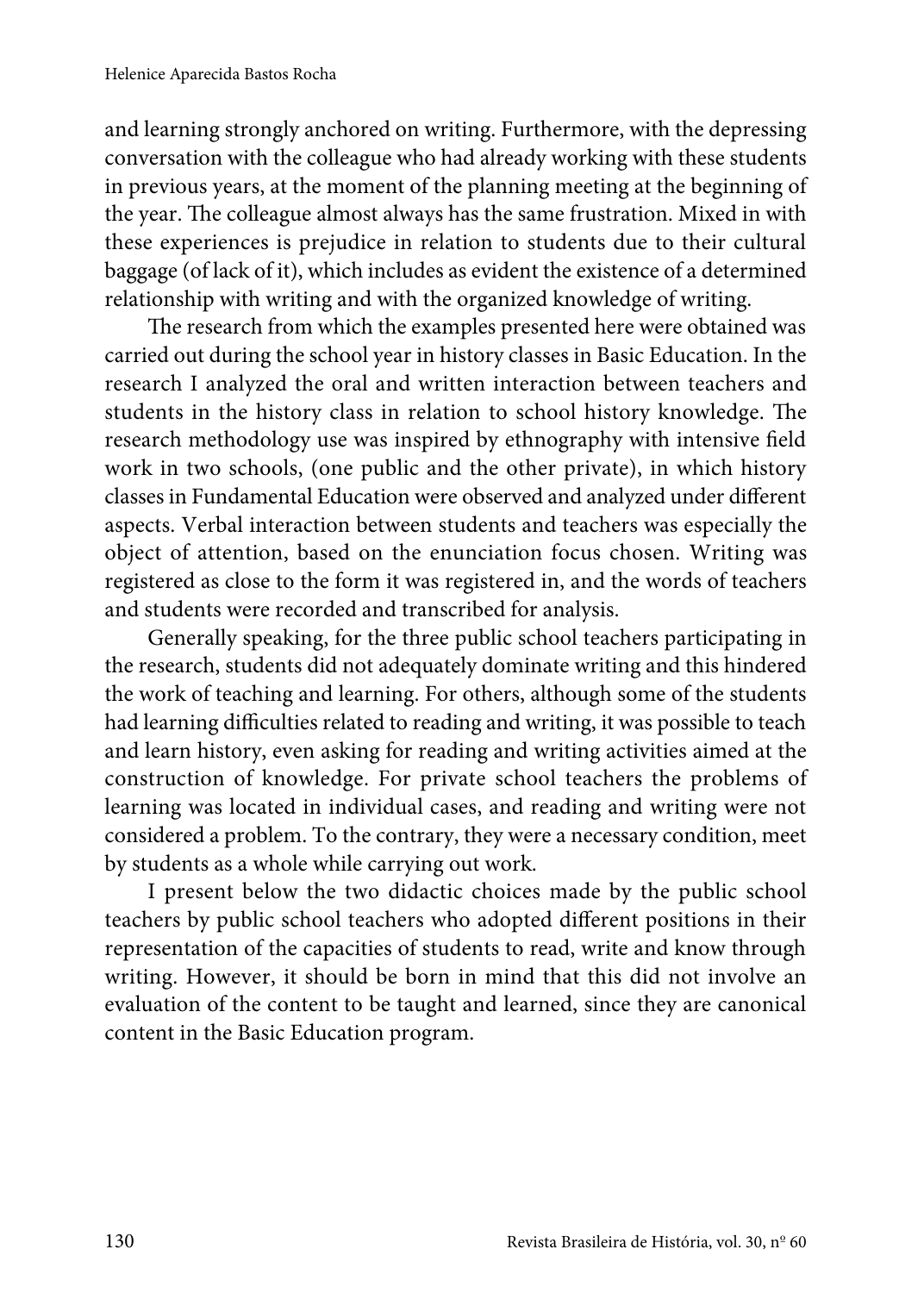### *Belief in an absence: they do not know how to read and write*

In the research the teachers who represented their students as not possessing the condition of being lettered emphasized in their classes reading and writing activities, such as oral reading, copying texts and exercises in which fragments of texts copied or read had to be transcribed and read. In other words, writing comes into their classes as support for knowledge that has already been produced, which has to be copied aimed at memorizing it. The teachers justify their choices with the idea of teaching students to read and write, at the same time that they teach history. Another explanation is that, since they have difficulties in understanding history, all that is demanded from them is the task of registering and reproducing, not of establishing relations or other mental activities.

In public school where there is a shortage of school books, the teacher from the sixth grade produced a summary of a school book and wrote it on the blackboard. The transcription of the summary occurred three times during the class. A circuit of activities did not occur, since during various classes the students copied the summary and at the end did an exercise, followed by a text.

# *Roma*

*A cidade de Roma fica situada na península Itálica, ao sul da Europa. Seu território lembra o formato de uma bota.*

*A península Itálica era habitada desde tempos pré-históricos, mas posteriormente, em diferentes épocas, diversos povos instalaram-se na região. Entre eles destacam-se italiotas, gregos e etruscos.*

*Por volta de 2000 a.C., várias aldeias foram fundadas nesta região e entre elas, Roma. Mais tarde, os etruscos invadiram e conquistaram Roma. A partir de então, Roma consolidou-se como cidade expandindo seus domínios por várias regiões em torno do mar Mediterrâneo, chegando ao Oriente e ao continente africano.*

*Foi durante o domínio dos reis etruscos que Roma transformou-se em cidade. Apesar do progresso material, o crescimento de Roma trouxe muitos problemas. Os patrícios queriam controlar diretamente o poder em Roma. Rebelaram-se contra o rei, expulsando-o e estabelecendo uma nova organização política: a República, que em latim quer dizer "coisa de todos".*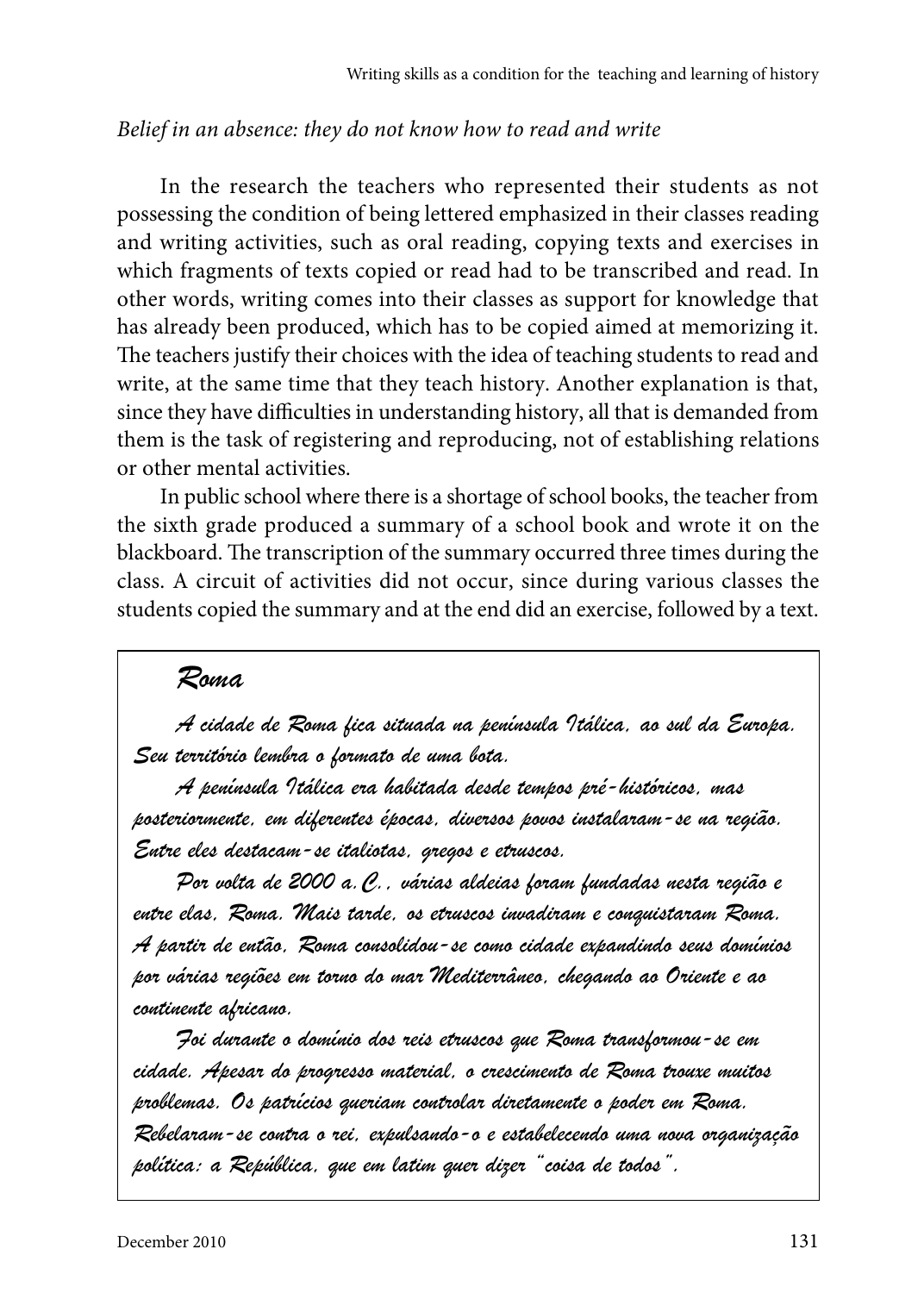The text is characterized by a didactic canonic narrative about the creation of Rome. In addition to the absence of books for the students to work with, the teacher justified the use of the summary as an attempt to adjust the text in accordance with two criteria, facility and extension, adapted to the class time, on the space of the board and the notebook and in the capacity of students to write.

Effectively, when she resumed the text of the book, other transformations occurred, since the interaction between the verbal text, the visual texts, titles, subtitles and complementary texts, which are part of school books, are suppressed.18 By entering school culture and its modes of functioning, a text is "reconstructed and losses and gains traits that can be revealing of the social processes which are carried out in that sphere."19

A text with these characteristics approximate the format of the note made on paper cards by students who learning to read and suppose that the reader is still distant from written culture. Thus, the teacher's investment in a reduced phrasal structure, with repetition of the subject Rome. For her, the criteria of facility presupposes a fifth grade student with a level of comprehension similar to a first grade student.

What does this individual reading of a simplified text, in other words, this interaction of the student only with the summarized text, translate of the concept of history that the teacher presents to and expects from the student? Let us look at the example of one of the question present in the exercise and the test: "In what period was *Rome transformed into a city*?" In the text the student reads (searches) until he reaches the extract: "It was during the rule of the Etruscan kings that *Rome was transformed into a city.*" In the (non) reading strategy used, the answer is the entire previous extract: "It was during the rule of the Etruscan kings...".

A characteristic of this type of reading control activity is the relationship of complementarity between information. In other words, since information is structured in nominal or verbal phrases with a simplified structure (a simple phrase or composed by coordination), the majority of relations established in questions are between the predecessor and successor in the same phrase without a decontextualized hierarchy between the information. In a relatively short text, as the summary, the task, of answering questions to location information is facilitated. The strategy most used in the reading, with both students with the highest and lowest achievements, is to look for a guiding expression or word as a reference for the phrase which contains the response. Following this, the student will look for the other part of the phrase, which the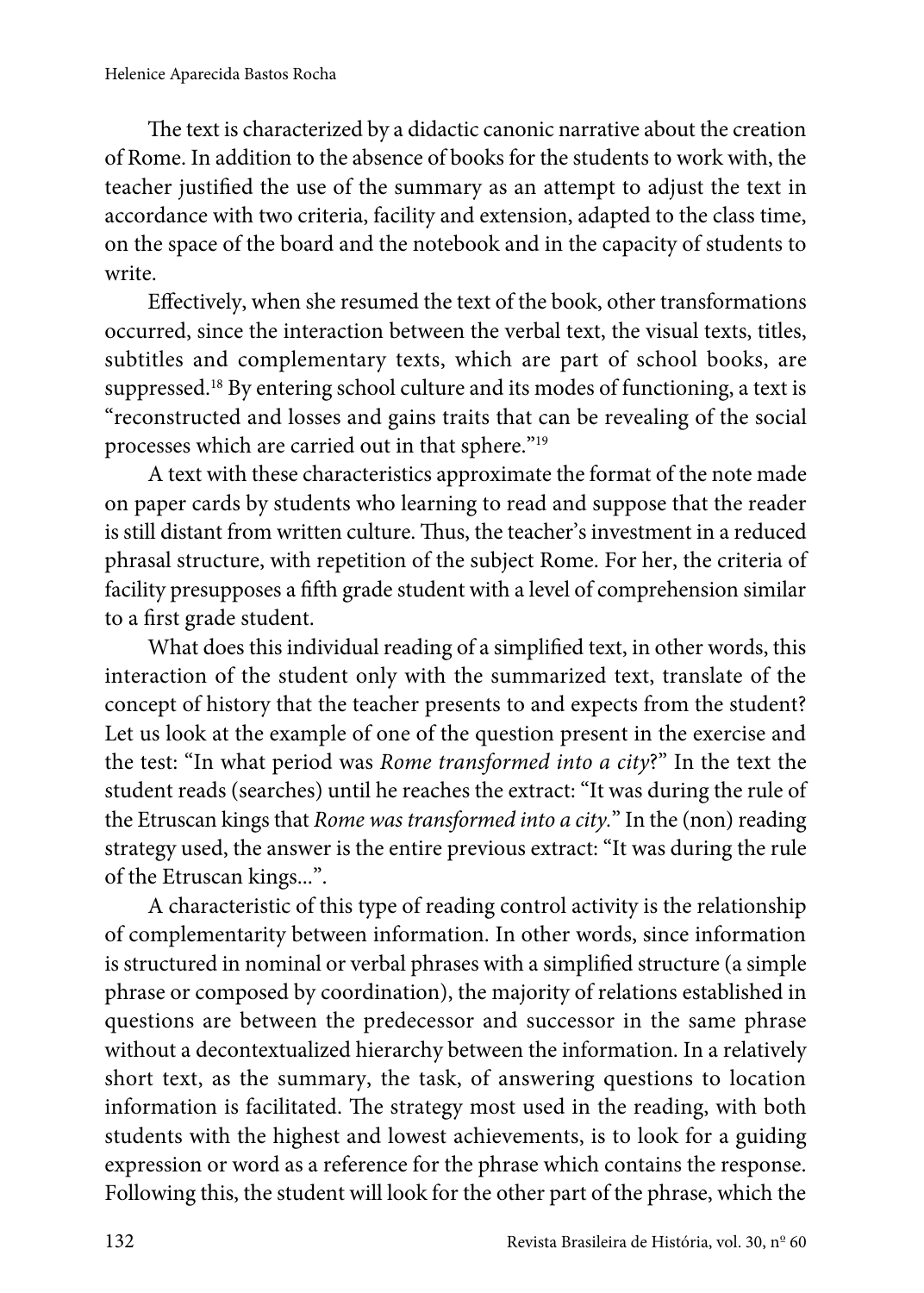answer surely is. This strategy was observed in all the classes and grades in public schools (5<sup>th</sup>-8<sup>th</sup>), with some variation in use by students more or less competent in reading longer texts.

The use of this reading strategy allows us conclude that this is one the forms of learning offered by school work with reading, including history classes. But this learning did not begin with the fifth grade history class. The student perceives, in the first years of Basic Education, that this strategy 'functions' to answer a certain type of question.

As highlighted by researchers of reading in the early years of Basic Education, this is a strategy which takes place under the auspices of the perception of formal identity among words.<sup>20</sup> Therefore, answering these questions does not modify the student in terms of learning, since he does not need to have understood what he is writing to answer, working only with the formal element to complete the information.

Returning to the example, let us look at the word *period* present at the beginning of the question: *In what period...* Even the preparation of this temporal notion, important in the construction of the category of time, is made secondary in this didactic circuit, since it is not necessary for the student to know what it signifies to use the complementary response strategy as one of the terms of affirmation, based on the location of the guiding expression or word.

With the didactic circuit used in this history class, the students may not be learning history and perhaps not even temporal notions, as we have seen. Copied history does not even teach students to read and write. It only teaches them to copy and transcribe, which does not demand that the student think beyond the strategy of filling in the responses, not even to modify the oral or written language.

The concept of reader that this situation indicates is someone who repeats. In other words, the meaning is there and the students' task is to say what is already in the test. This circuit of activities suggests that for the teachers who share this representation, the students are not able to read and write, nor even able to learn history.

#### *Belief in a presence: they know how to read and write*

The teacher asked fifth grade students, in the 11 year old age group, during the first weeks of class to produce an essay about their life since birth. The students delivered the essays and during the class the teacher returned them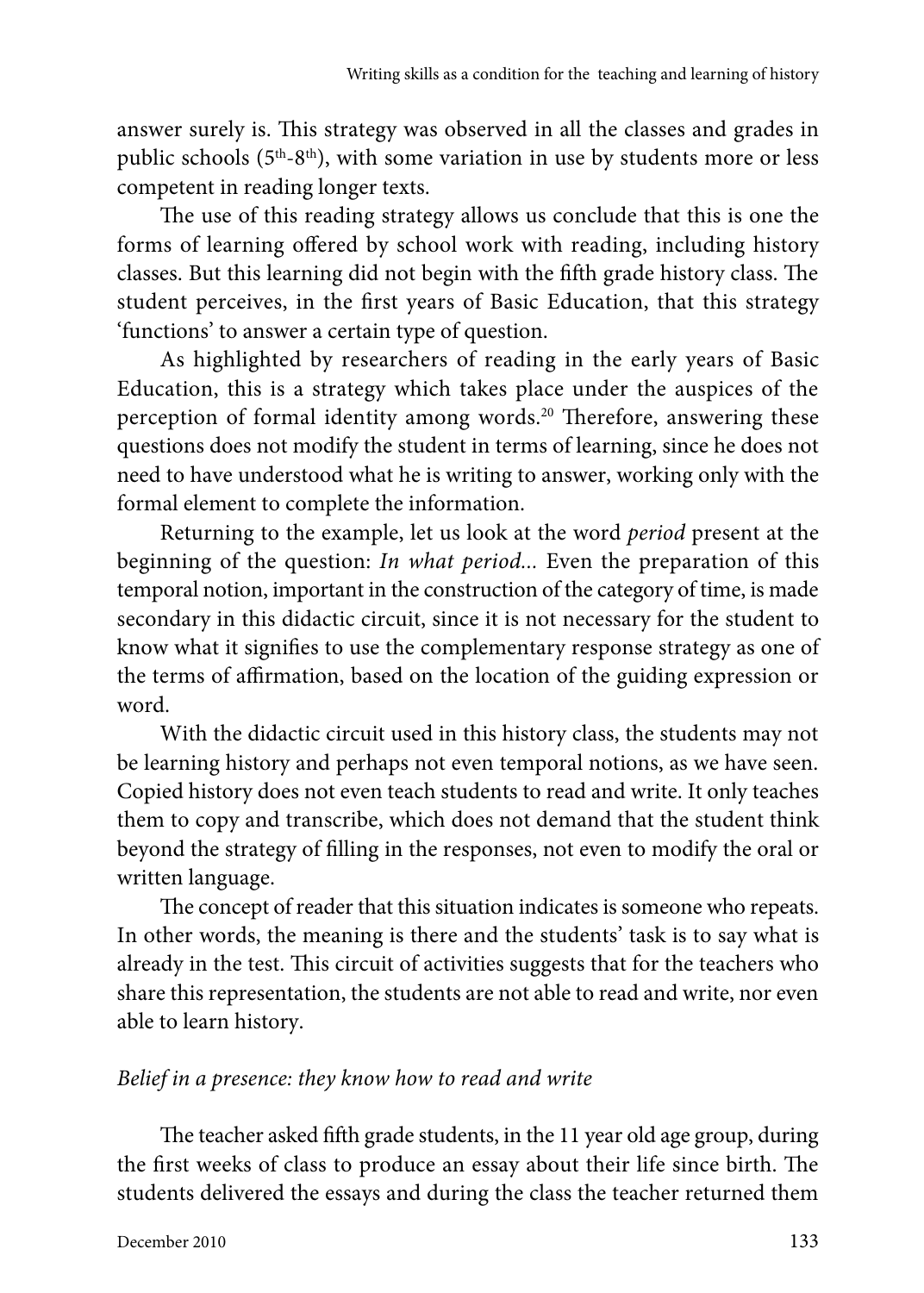with personal comments. Her intention was to use examples taken from the essays to explain historic sources and landmarks. For this comment, I have highlighted the part of the class that deals with historic sources:

### **1st part** <sup>21</sup>

- (T01) P: ... This activity is worth 10 points, for the essay telling your life stories, and as well as me knowing a little bit about you through it, I asked you to do this activity to see if you managed… to answer a few things for me. Each of you have your own history, right? Each one is different from the other, your histories will not be the same. However, you can answer some things for me, all of you can answer for me. First, where did you get the information to write about your past?
- (T02) A: My mother and father helped me.
- (T03) A: I remember the last four years.
- (T04) A: My mother helped me.
- (T05) P: Your mother and your father? They remember everything? Then let us think of the following: (++) some things you remember, right? Like he said 'I remember the last four years.' Other things your father and mother helped. Let us imagine something: on the day that you did this, your father, mother, uncle, no one was at home and you had amnesia. You did not know anything, you only knew what was written there, to do history homework. You did not remember anything about your lives and had no one around to ask. Do you think you could find something at home that would give you clues about the past?
- (T06) A: I looked at photos.
- (T07) A: I look at a picture.
- (T08) P: What did the photos tell you? No. What type of information could the photo give to you?
- (T09) A: What I was like.
- (T10) P: When I was small I was fat, I had lots of hair, I was bald, I was much smaller than my brother. The photo could give you this information. What else?
- [...]
- (T14) P: ... Each object that you find, shhhh, pay attention girls! These objects that you find will help you put together this past. Things that were lost in forgetfulness, now you are seeing these objects, you can write about the past...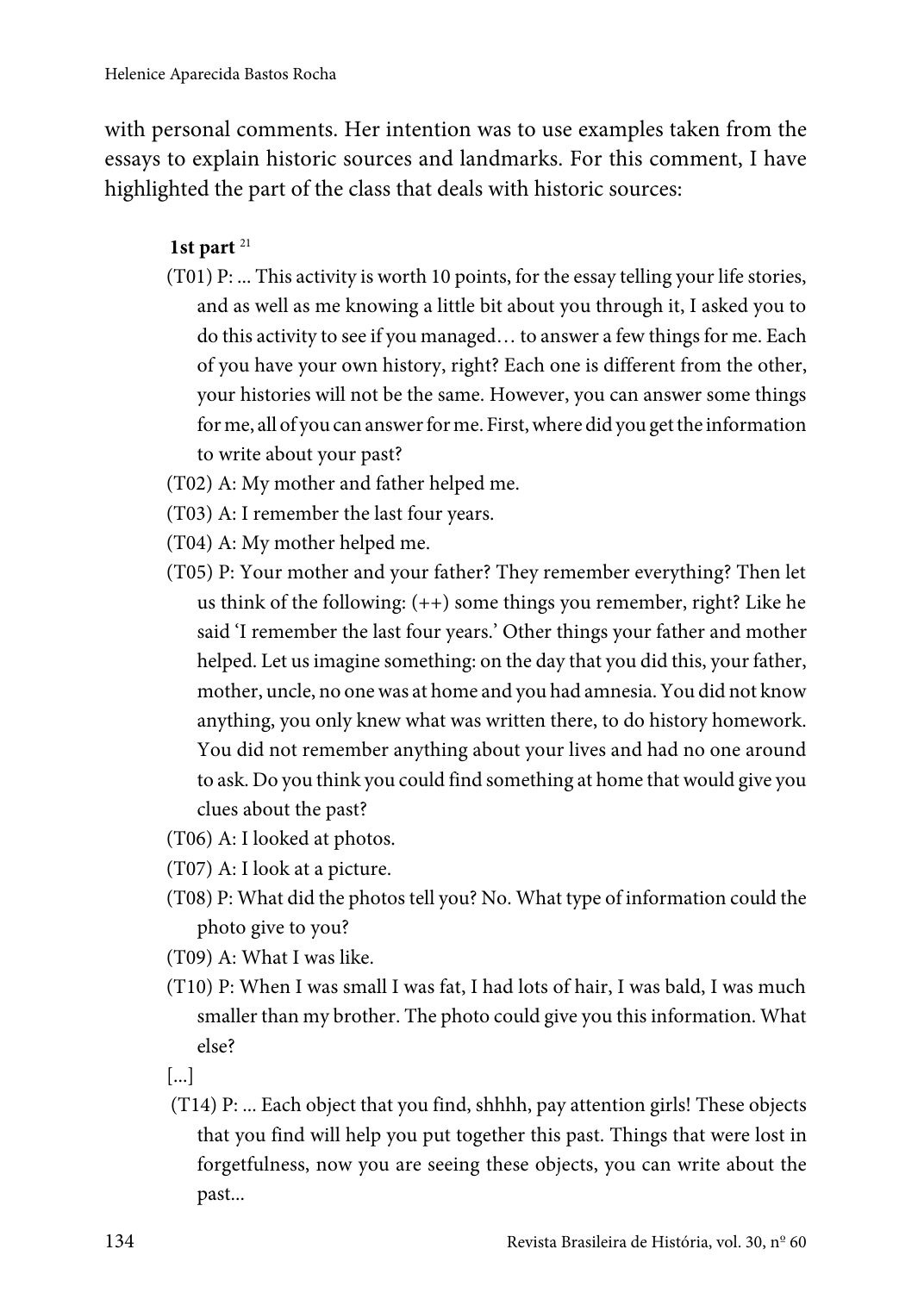In the teacher's first speech, among other organizing aspects of the class, (T01) she clarified that each person has a different history, but that the way of having access to this history is similar, in other words, it starts from singular and concrete information to go towards generalization. The two themes explained during the class can be found in the categories of *historic source* and *historic landmark*.

The strategy used by the teacher, after getting the essays, is to ask problematizing questions about sources of information about their lives, aiming at establishing a parallel. To the extent that the students will answer and present some alternatives, they continue to problematize, in search of various sources (oral, photographic...). She also seeks to help them perceive that each source allows different information to be known.

#### **Continuation**

(T15) ... These objects are called in general, Iank, pay attention, historical sources. (+) What does source mean? I will drink water from the fountain [in Portuguese the same word is used for source and water fountain]. Source is where something is born, from where it leaves. So a historic source is from where history comes. It is these objects that will help us put together this jigsaw puzzle of the past. When the historian is going to write about the life of a people, of a country, he does not have a father, a mother, a grandmother, to tell him what happened. How will he research what happened 400, 500, 600 years ago. What does he have to look for? Objects that are called historic sources will give him the clues, of what this people were like, of what they ate, of what they dressed, where they lived ... so any object left by human beings can be a clue about the past of humanity. Look, I will give you an example. Let us imagine that there was a war and the entire population of Pindorama was exterminated, ok? It is gone, there is no one left. In 300 years an alien spaceship will land here. Aliens will leave the ship wanting to know if there were people here, if it was inhabited, they will not find anyone, but they will begin to find things that are signs that there was intelligent life here.

(T16) A: Great!

- (T17) P: So, when they find photos, he mentioned that already, clothes, pieces of clothes, pieces of buildings, of constructions, of bricks...
- (T18) A: of buildings...
- (T19) A: a pen...
- (T20) A: sneakers...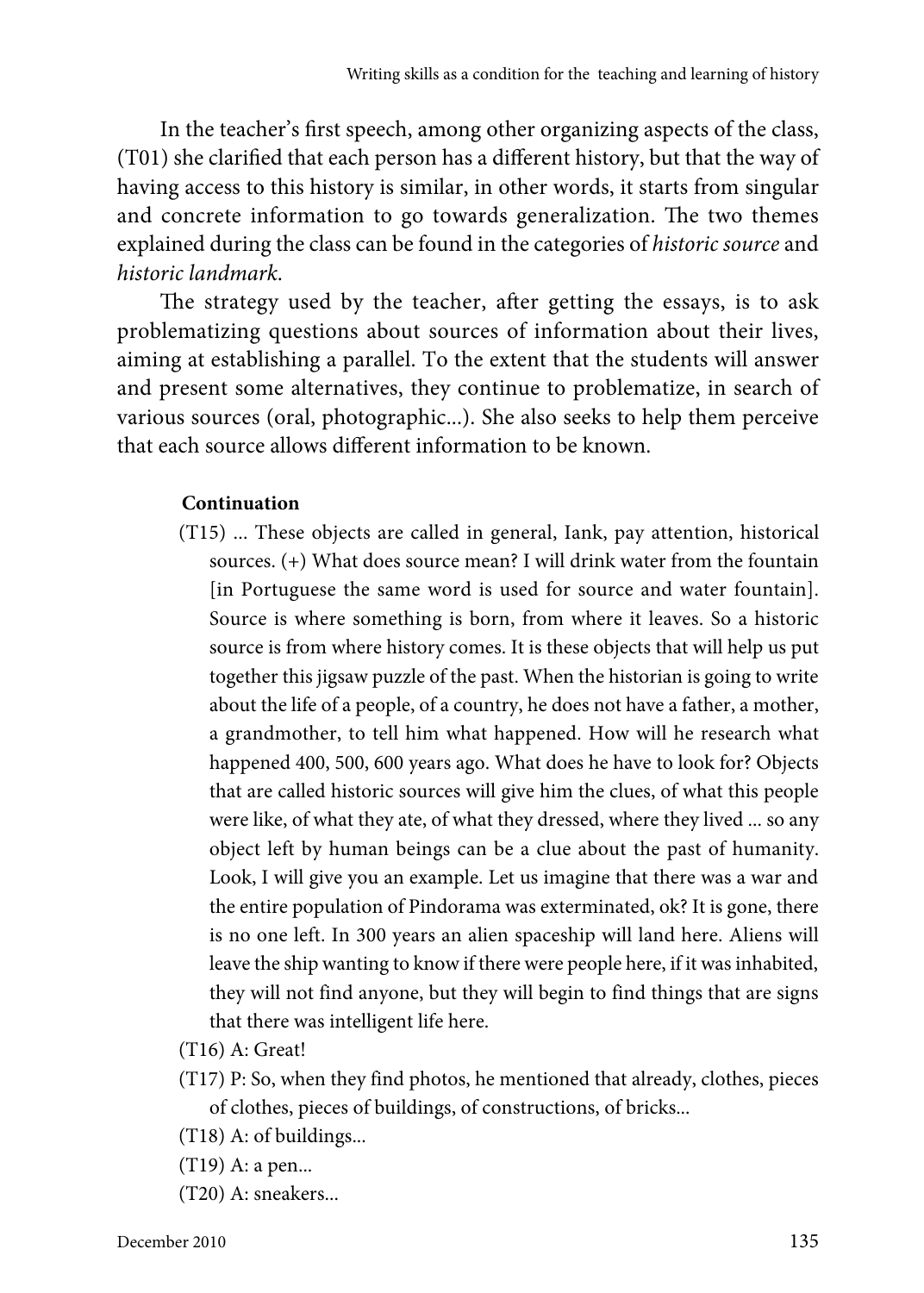(T21) P: A piece of a table, a chair, sneakers, a backpack. What will this tell them? First, that the region was inhabited, that it had life, because these things are not made in nature. A sneaker tree? A backpack tree? A chair tree? Houses are not born out of the earth, they have to be built, right? People are needed. So all these objects that the extraterrestrials will find, will help him trace more or less what type of people lived here. That these people had iron, plastic, rubber, that they made large buildings to protect themselves, that they covered the body, because sneakers and clothes are used to cover the body. So these objects will help build our image in the head of the ET, what we were like. So what historians do more or less is what these ETs are doing in this story, looking for clues that indicate how a certain people lived, what they thought, how they lived, ok? These things are historic sources. Everything we can find about the human being are historic sources. Do you understand?...

In this part of her talk, she reaches the definition, and for this she uses the present tense and prepares a definition phrase (T15): 'These objects are called in general ... historic sources.' It is interesting to observe her use of the image of the water source/fountain. She does not use this metonymy in a ornamental or merely stylistic manner. To the contrary she seeks in its concreteness the image for the comprehension of the meaning of the term *historic source*. As Fiorin notes, the figures of language have to be treated as discursive procedures for the creation of meaning.<sup>22</sup> Furthermore, as a discursive strategy, the teacher presented a narrative with figures – the extraterrestrial and the human objects loaded with meaning – to conclude the theme: historic sources. Thus, the theme is closed with the figure of the *source*: 'where we will drink information about the human being.'

Her work with oral language, intermingled with writing, uses figurative language which permits movement between the concrete source and the set of ideas that constitute the abstraction *historic source*. I would like to highlight two things mentioned by the teacher in the first fragment. That of *things that were lost in forgetfulness* and the mention of the writing of the past, a founding characteristic of history. Mônica maintains a present reference for history and historiographic discourse during her talk: memory, even in its individual dimension, and writing. The teacher prepares an image of the world deliberately exploring the diversity of times. In other words, she proposes that students move through the time of their own lives and afterwards prepares a fantasy narrative in which extraterrestrials in the future arrive to research the school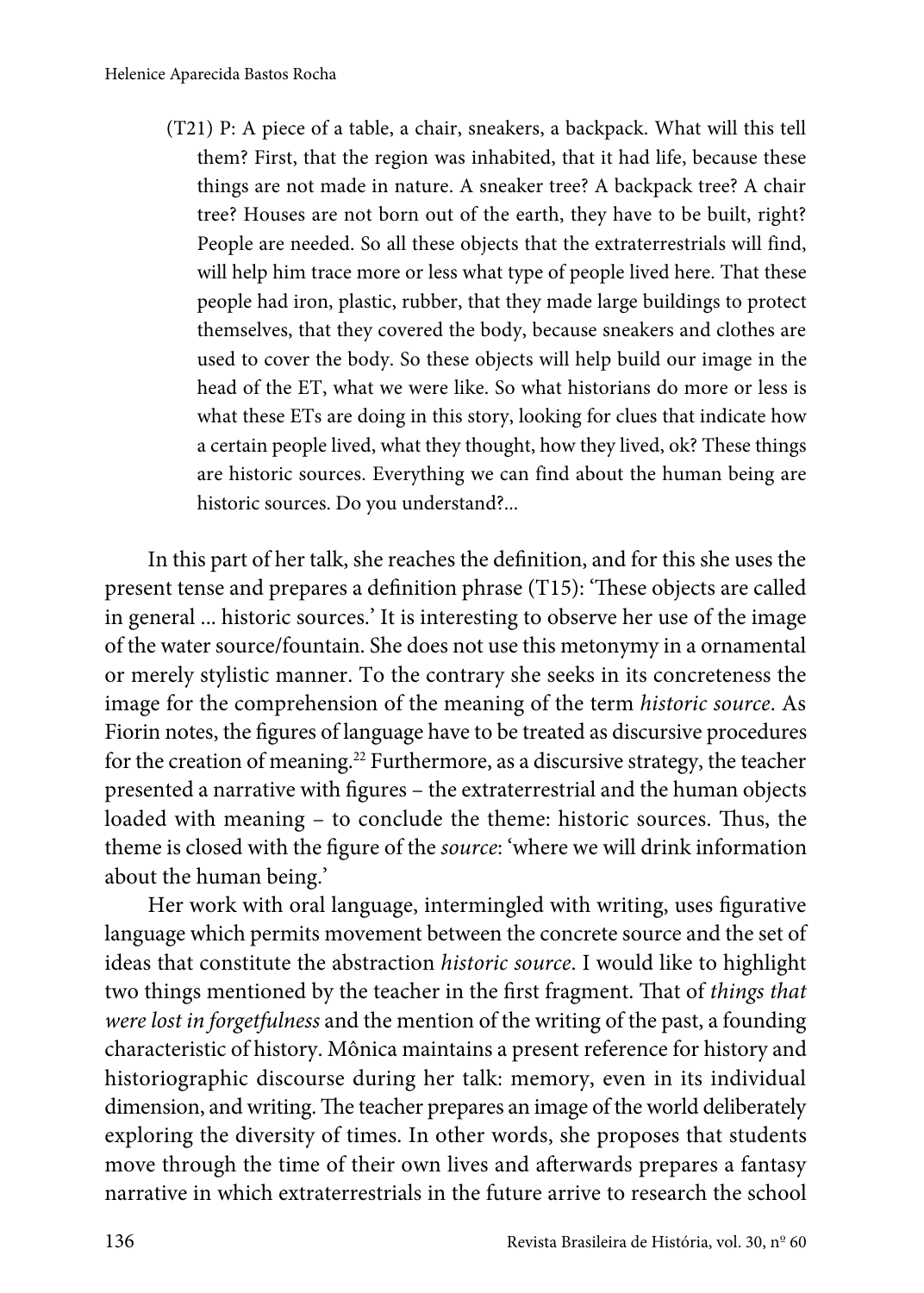neighborhood (and what exist are ruins of human civilization). Based on this hypothetical example, she deals with the possible distancing of the historian, who needs to work with the ruins of past civilizations.

The teacher uses the production of the text as an object of reflection for this class. As a result, since her aim is for the students to reflect on aspects of the historian's work and history itself, I consider that the text gives value to the process of preparation and the reflection on this process, like a workshop in history.

However, it is not just production. She prepares a discourse with images and analogies which can be understood by students independently of their lettered condition. While continuing with her work, the teacher will make annotations for the students to copy, as well as exercises in which she will require responses that evoke what was constructed and taught, in accordance with the school culture in which her work is inserted. Therefore, a circuit of oral and written activities happens in which the more or less lettered students manage to learn what are historic sources, distant and proximate time, the work of the historian and the analogy between times, as well as other learning.

## *Some final words*

The teachers of the final years in Basic Education highlighted the existence of a problem that directly affects the teaching and learning of history: the absence of mastery of writing by students. As has been seen this problem cannot be ignored due to the risk of the discipline of history becoming ever more decipherable and more distant from the students, especially those in the public teaching network.

Its explanation of the problem points to a precarious learning of how to read and write, as well as cultural baggage which is distant from school expectations. Nevertheless, if we consider that literacy is a process subject to different approaches and in dialogue with the trajectories of insertion in written culture by students, we can see that its results can vary from what is expected by the teachers, requiring didactic approaches that also vary during education. Furthermore, the class cannot only occur in the written form. Preferentially, especially in the grade in which students start to learn history and its characteristic decontextualization, the teacher can prepare activities in which students produce materials with drawings and texts that function and raw material for this didactic circuit and contribute to the plurality of forms of thinking history, with or without writing. A proposal such as this can be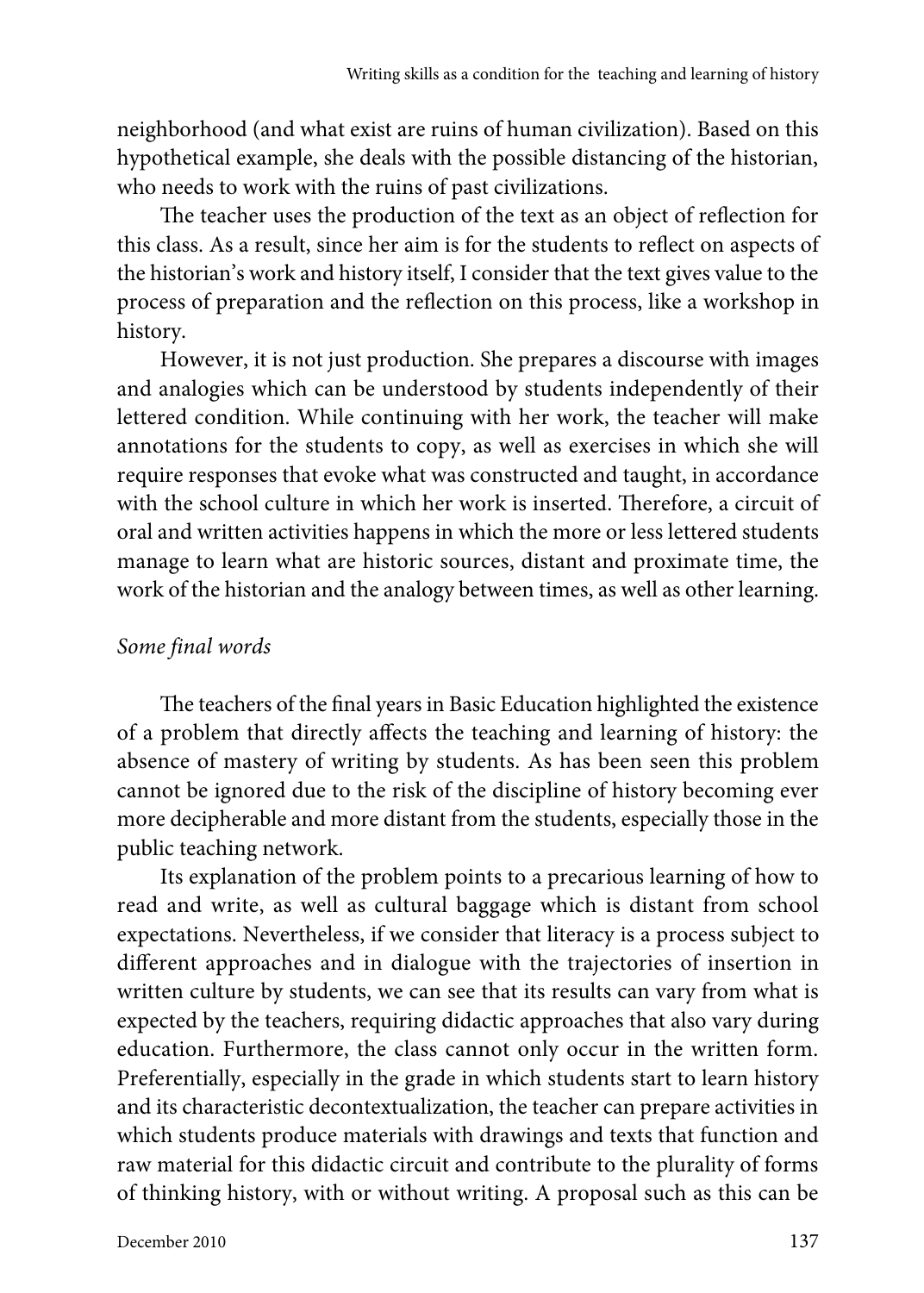understood as reductionist. However, it is not. It is inspired by the practices of teachers who believe their students can continue to learn to read and write, but principally so that they can know and reflect with and through school history.

The consideration that the writing of history, including school history, requires a specific *letramento*, since reading and writing are always related with a particular type of writing, also shows a potential path for the history teacher, who can also assume their role in the teaching of the written language. Among the alternatives for teaching history closer to the questions related to the teaching of reading, writing and learning, is the consideration of the references of reading theory, which sees all reading as being constituted by meaning, in the dialogue between what is already known and what is not known yet. Therefore, when the teacher is seeking to facilitate a student's understanding of a written text, it is necessary to evoke elements which the students already know to be able to confront the text, in a dialogue between the known and the not yet known. The target is always to know more.<sup>23</sup>

We know that the programmatic content of history extrapolates the time allotted to the class. The teacher, aiming to take into account the program, can establish circuits in which students should read what flows out of the classroom. Nevertheless, especially if the teacher works with classes in which precarious reading and writing condition predominant, something present in the majority of students in our schools, the problem becomes to be less the extent of the content to be taught and more assuming their tasks as a teacher of language, including historic language. Due to its magnitude this problem will still persist for some time, irrespective of our desires as the letters teachers we are. Therefore, the students in our schools, especially those of the public network, can achieve their education in history<sup>24</sup> through a more or less lettered and oral or written rationality with the contribution of their history teachers.

#### NOTES

1 Saeb was created in 1990 as one of a number of governmental initiatives for evaluating school education. It has been held a number of times with a similar format. In 2005 its objectives, as expressed in Edict 931 of *Instituto Nacional de Estudos Pedagógicos Anísio Teixeira* (Inep), were divided through the creation of the National Evaluation of Primary Education (*Avaliação Nacional do Ensino Básico* – Aneb), based on by sampling, and which was closer to the initial objectives and methodology of Saeb. Also created was the National Evaluation of School Achievement (*Avaliação Nacional do Rendimento no Ensino Escolar* – Anresc), with the intention of reaching the full universe of Brazilian schools, known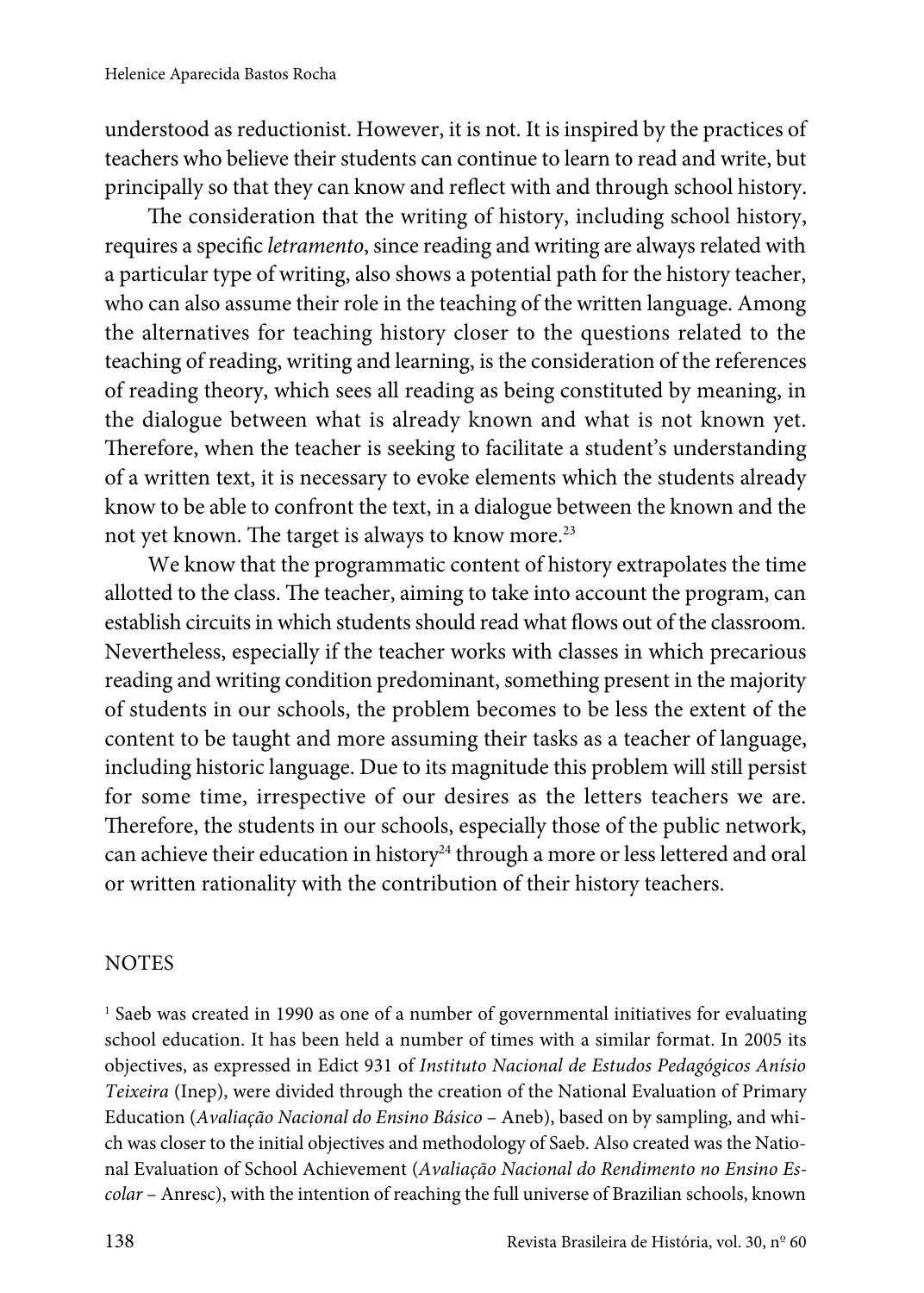as the Brazil Exam (*Prova Brasil*). Thos exam intends to show the achievement of students in different schools and municipalities. For more information, see portalideb.inep.gov.br.

2 The current nomenclature corresponding to these grades would be sixth class to ninth class. I have kept the previous one, referring to grades, since the research referred to what occurred the year before the change and to the nomenclature present in the documentation used.

3 As well as Saeb, at that time there also existed the Higher Level Education Test (*Provão do Ensino Superior*) and Enem.

4 In relation to the former criticism, see GENTILI, Pablo. Neoliberalismo e educação: manual do usuário. In: SILVA, Tomaz Tadeu; GENTILI, Pablo. *Escola S.A.*: quem ganha e quem perde no mercado educacional brasileiro. Brasília: CNT, 1996. For the latter, see BONAMINO, Alice; COSCARELLI, Carla; FRANCO, Creso. Avaliação e letramento: concepções de letramento subjacentes ao Saeb e ao Pisa. *Educação e sociedade*, Campinas (SP), v.23, n.81, p.91-113, 2002.

5 The Basic Education Development Index (*Índice de Desenvolvimento da Educação Básica* – Ideb) brings together two concepts in a single indicator: school flow and performance measures in the evaluations. The indicator is calculated on the basis of data related to school passing rates, obtained in the School Census, and performance measures in Inep, Saeb (for the different states and for the country as a whole) and *Prova Brasil* (for municipalities). Further information is available at:

portalideb.inep.gov.br/index.php?option=com\_content&view=article&id=45&Itemid=5; accessed on 22 Oct. 2010.

6 See BURKE, Peter. *Uma história social do conhecimento de Gutemberg a Diderot*. Rio de Janeiro: Zahar, 2003.

7 To understand how this process occurred in European schools, see HILSDORF, Maria Lucia Spedo. *O aparecimento da escola Moderna*: uma história ilustrada. Belo Horizonte: Autêntica, 2006.

8 See: HAVELLOCK, Eric. A equação oralidade-cultura escrita: uma fórmula para a mente moderna. In: OLSON, David R.; TORRANCE, Nancy. *Cultura escrita e oralidade*. São Paulo: Ática, 1995. (Coleção Múltiplas Escritas). p.17-34.

9 V. MICHALOWSKI, P. Writing and literacy in early states: a Mesopotamianist perspective. In: Keller-Cohen, D. (Ed.). *Literacy*: interdisciplinary conversations. Cresskill (NJ): Hampton Press, 1994, p.49-70 (trad. Cecília Goulart).

<sup>10</sup> See ILLICH, Ivan. Um apelo à pesquisa em cultura escrita leiga. In: OLSON; TORRAN-CE, 1995, cit., p.35-54.

11 See DENNY, Peter. O pensamento racional na cultura oral e a descontextualização da cultura escrita. In: OLSON; TORRANCE, 1995, cit., p.75-100.

12 See the discussion in STREET, B. V. *Literacy in theory and practice*. Cambridge: Cambridge University Press, 1984.